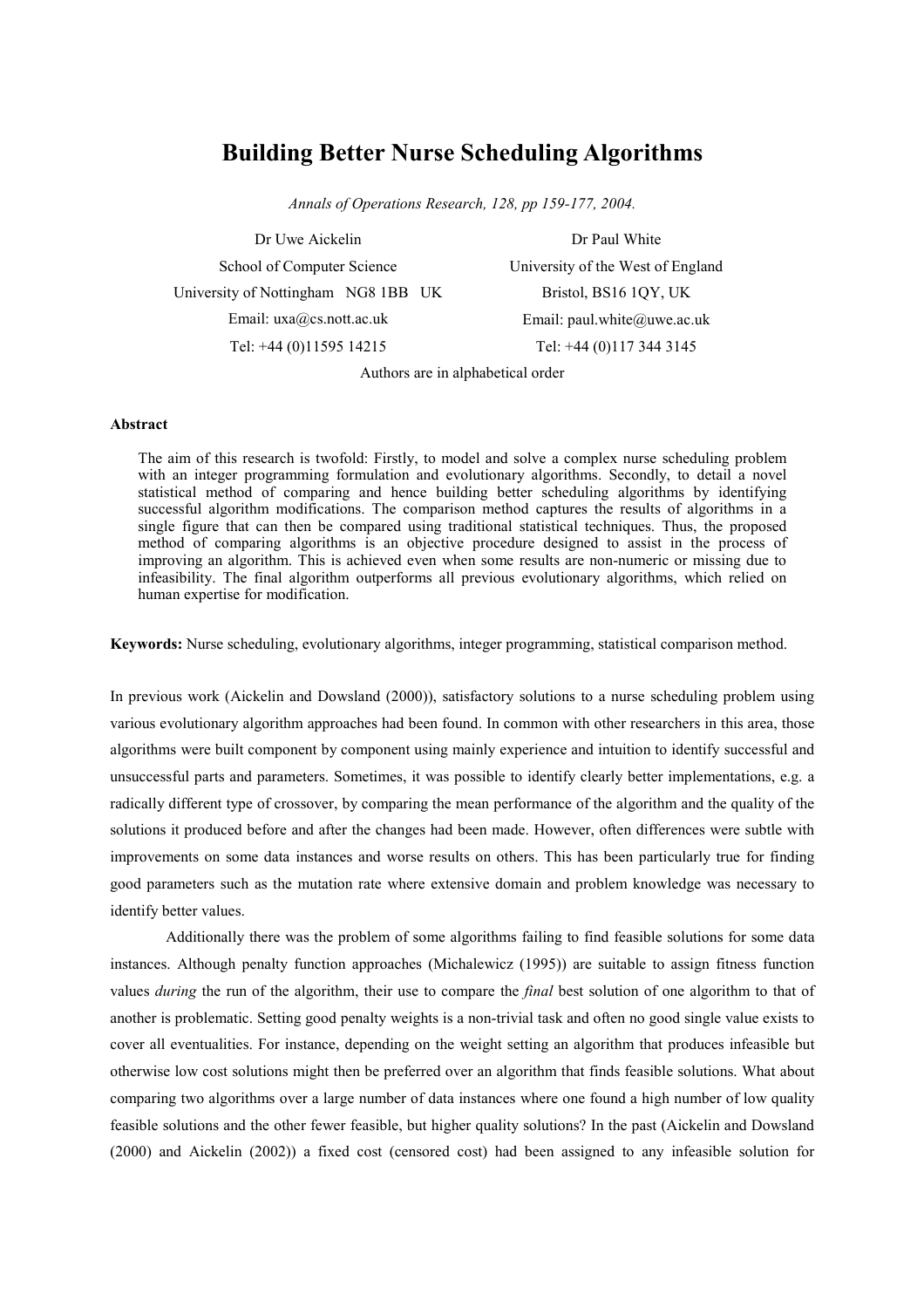comparison's sake. However, this raised the question of what level this should be at and whether one infeasible solution might be better than another.

Here we will present a method of statistically comparing algorithms. The implementation is such that any two versions of our algorithms can be compared and better components or parameter values are identified easily. We will use our nurse scheduling problem as a test bed to explain the workings and to show the effectiveness. Without any experience or relying on intuition, we are able to exceed all previous results by building the best heuristic algorithm to solve our problem to date. The proposed method of comparing algorithms is an objective procedure designed to assist in the process of improving an algorithm. This method has been used to build an improved nurse scheduling algorithm. Other innovations could be employed in an attempt to improve the current algorithm e.g. the column generation approach, and the effect of any additional innovation could be assessed using the method outlined. Thus, the proposed method of analysis is not a methodological search of all possible algorithms or improvements, but can assist in the intelligent improvement of parameter estimates and assess the effect of innovative alterations to an algorithm.

Moreover, one should note that the comparison methodology used is not restricted to the nurse scheduling problem discussed here or even to staff scheduling problems in general and can be used to compare any two algorithms solving the same problem. In particular, it was important to us to construct a comparison method that can cope with missing results due to the failure to reach a feasible solution.

The remainder of this paper is organised as follows. The next section introduces the nurse scheduling problem and states the equivalent integer programming formulation. Section 2 briefly explains Genetic Algorithms and show how they can be used to solve the nurse scheduling problem. The subsequent section then justifies the need and defines the statistical comparison algorithm. In Section 4, we use this comparison method to identify successful modifications to the original implementations to build the final algorithm. The paper concludes with a discussion and conclusions of our findings.

## 1 THE NURSE SCHEDULING PROBLEM

Creating good schedules for nurses in today's heavily constrained hospitals is no trivial task. A general overview of nurse scheduling algorithms can be found in Hung (1995), Sitompul and Randhawa (1990) and Bradley and Martin (1990). The rostering problem tackled in this paper can be described as follows. The task is to create weekly schedules for wards of up to 30 nurses by assigning one of a number of possible shift patterns to each nurse. These schedules have to satisfy working contracts and meet the demand for a given number of nurses of different grades on each shift, while being seen to be fair by the staff concerned. The latter objective is achieved by meeting as many of the nurses' requests as possible and considering historical information to ensure that unsatisfied requests and unpopular shifts are evenly distributed.

The problem is complicated by the fact that higher qualified nurses can substitute less qualified nurses but not vice versa. Thus scheduling the different grades independently is not possible. Furthermore, the problem has a special day-night structure as most of the nurses are contracted to work either days or nights in one week but not both. However due to working contracts, the number of days worked is not usually the same as the number of nights. Therefore, it becomes important to schedule the 'right' nurses onto days and nights respectively. These characteristics make this problem challenging for any local search algorithm as finding and maintaining feasible solutions is extremely difficult. Furthermore, due to this special structure previous nurse scheduling algorithms suggested in the literature cannot be used.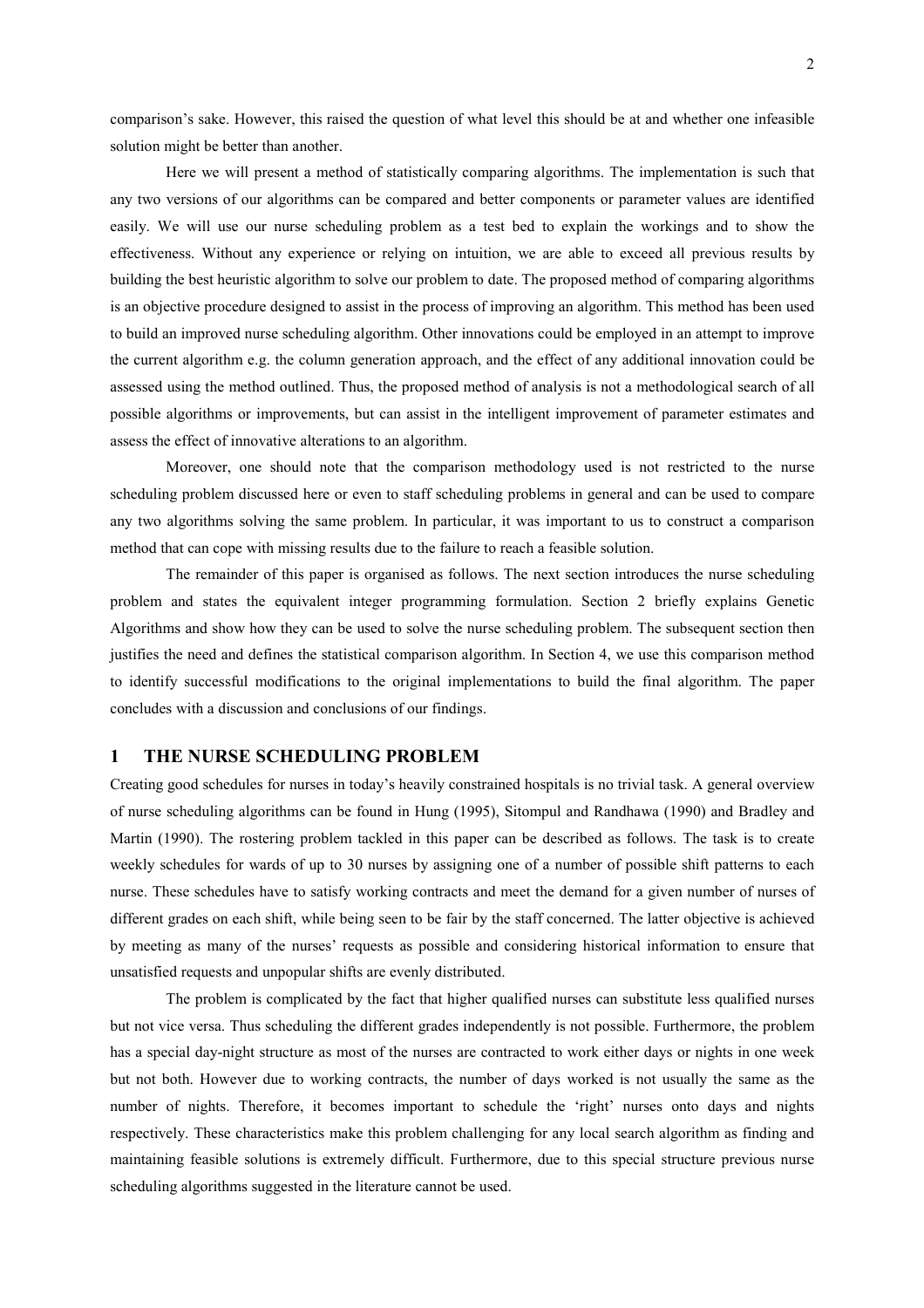As described in detail in Dowsland and Thompson (2000) the problem can be decomposed into three independent stages. The first stage ensures that there are enough nurses to provide adequate cover. The second stage assigns the nurses to the correct number of day or night shifts. A final phase allocates those working on a particular day to the early or late shift on that day. Phases 1 and 3 can be solved using classical optimisation models. Thus, this paper deals with the highly constrained second step.

The numbers of days or nights to be worked by each nurse defines the set of feasible weekly work patterns for that nurse. These will be referred to as shift patterns or shift pattern vectors in the following. For example (1111100 0000000) would be a pattern where the nurse works the first 5 days and no nights. Then in phase 3, these days would be split into early and late shifts. Depending on their contacts, some nurses can work either days or nights or combinations of both. For each nurse, i, and each shift pattern, j, all the information concerning the desirability of that pattern for that nurse is captured in a single numeric preference cost  $p_{ij}$ . This was done in close consultation with the hospital and is a weighted sum of the following factors: Basic shiftpattern cost, general day / night preferences, specific requests, continuity problems, rotating nights / weekends and other working history information. Further details can be found in Dowsland (1998). The problem can be formulated as an integer linear program as follows.

Indices:

 $i = 1, \dots n$  nurse index.  $j = 1, \dots m$  shift pattern index.  $k = 1, \dots 14$  day and night index  $(1, \dots 7)$  are days and 8,  $\dots 14$  are nights).  $s = 1, \ldots, p$  grade index.

Decision variables:

 $\mathfrak{c}$ ∤  $=\left\{$ 0 else  $x_{ij} =\begin{cases} 1 & \text{nu} \neq i \text{ works shift pattern } j \\ 0 & \text{else} \end{cases}$ 

Parameters:

 $n =$  Number of nurses.

 $m =$  Number of shift patterns.

 $p =$  Number of grades.

 $\mathfrak{c}$ ∤  $=\left\{$ 0 else  $a_{jk} =\begin{cases} 1 & \text{shift pattern } j \text{ covers day } / \text{ night } k \end{cases}$ 

 $\mathfrak{t}$ ∤  $=\left\{$ 0 else  $q_{is} =\begin{cases} 1 & \text{nu} \neq i \text{ is of grade } s \text{ or higher} \\ 0 & \text{else} \end{cases}$ 

 $p_{ij}$  = Preference cost of nurse *i* working shift pattern *j*.

 $N_i$  = The number of working shifts per week of nurse *i* if night shifts are worked.

 $D_i$  = The number of working shifts per week of nurse *i* if day shifts are worked.

 $B_i$  = The number of working shifts per week of nurse *i* if both day and night shifts are worked.

 $R_{ks}$  = Demand of nurses with grade s on day respectively night k.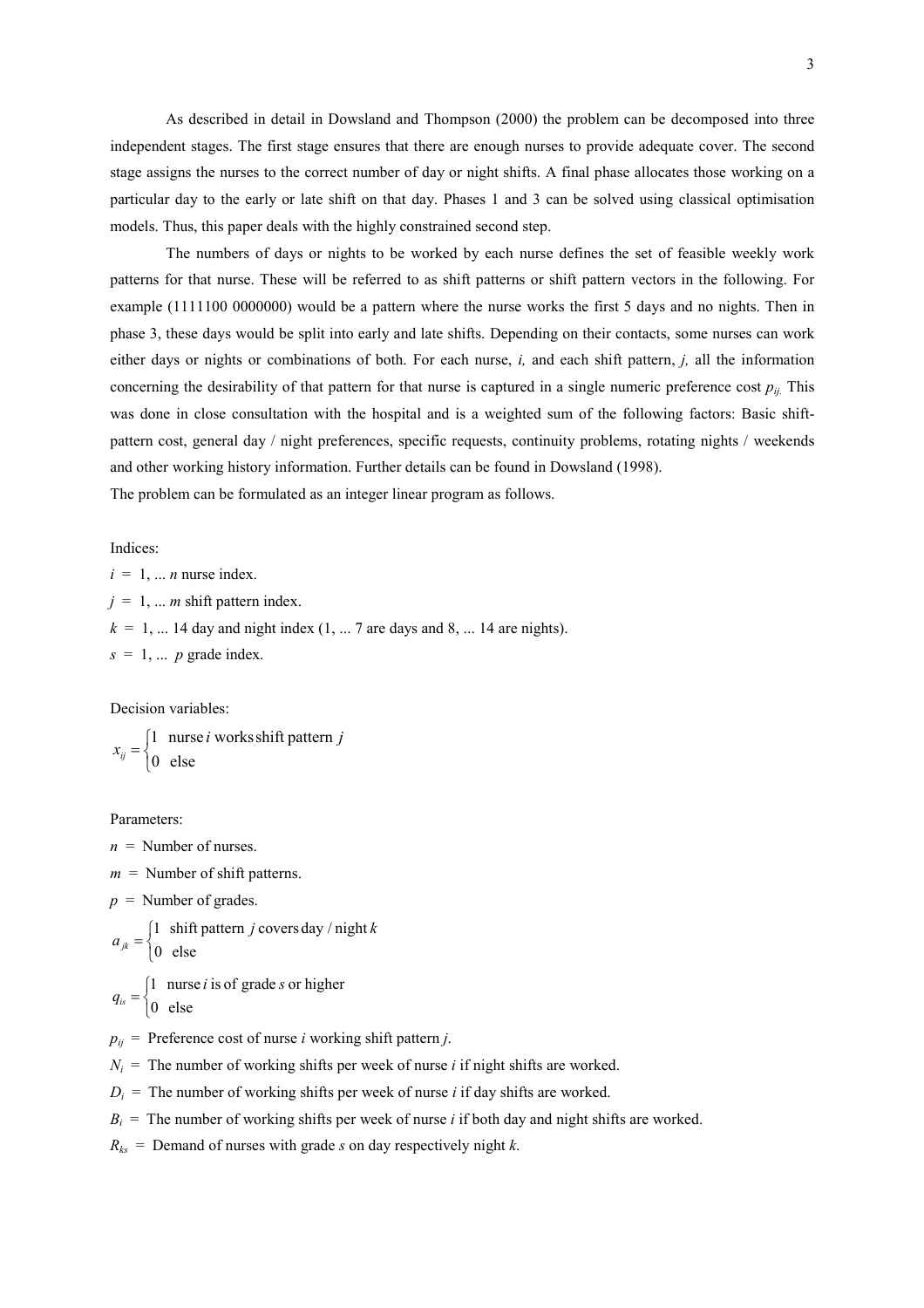$F(i)$  = Set of feasible shift patterns for nurse *i*, where  $F(i)$  is defined as

$$
F(i) = \begin{cases} \sum_{k=1}^{7} a_{jk} = D_i & \forall j \in day shifts \\ or \\ \sum_{k=8}^{14} a_{jk} = N_i & \forall j \in night shifts \\ or \\ \sum_{k=1}^{14} a_{jk} = B_i & \forall j \in combined shifts \end{cases} \qquad \forall i
$$

Objective function:

$$
\sum_{i=1}^n \sum_{j \in F(i)}^m p_{ij} x_{ij} \rightarrow \min!
$$

Subject to:

1. Every nurse works exactly one feasible shift pattern:

$$
\sum_{j \in F(i)} x_{ij} = 1 \qquad \forall i \qquad \qquad (I)
$$

2. The demand for nurses is fulfilled for every grade on every day and night:

$$
\sum_{j \in F(i)} \sum_{i=1}^{n} q_{is} a_{jk} x_{ij} \geq R_{ks} \quad \forall k, s \tag{II}
$$

Constraint set (I) ensures that every nurse works exactly one shift pattern from his/her feasible set, and constraint set (II) ensures that the demand for nurses is covered for every grade on every day and night. Note that the definition of  $q_{is}$  is such that higher graded nurses can substitute those at lower grades if necessary. Typical problem dimensions are 30 nurses of three grades and 411 shift patterns. Thus, the IP formulation has about 12000 binary variables and 100 constraints. Although this is only a moderately sized problem, Fuller (1998) shows that some problem instances remain unsolved after more than 12 hours of computation time on a Pentium II PC using professional software.

### 2 GENETIC ALGORITHM IMPLEMENTATION

In recent years, Genetic Algorithms (GAs) have become increasingly popular for solving complex optimisation problems such as those found in the areas of scheduling or timetabling. GAs are generally attributed to Holland (1976) and his students in the 1970s, although evolutionary computation dates back further (refer to Fogel (1998) for an extensive review of early approaches). GAs are stochastic meta-heuristics that model some features of natural evolution Canonical GAs were not intended for function optimisation, as discussed by De Jong (1993). However, slightly modified versions proved very successful. For an introduction to GAs for function optimisation, see Deb (1996). Many examples of successful implementations can be found in Bäck (1993), Chaiyaratana and Zalzala (1997) and others.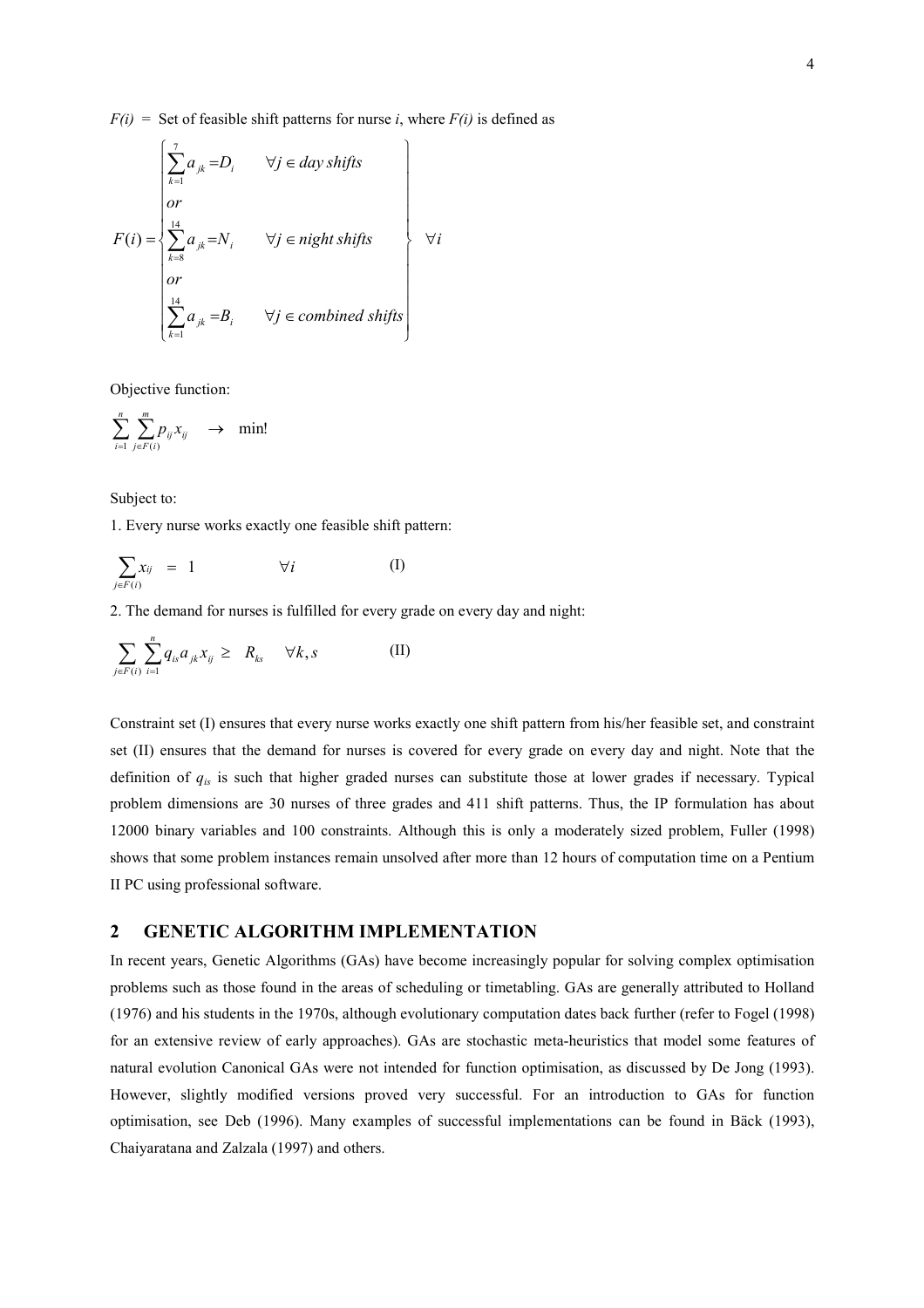In a nutshell, GAs mimic the evolutionary process and use the idea of the survival of the fittest. Starting with a population of randomly created solutions, better ones are more likely to be chosen for recombination into new solutions, i.e. the fitter a solution, the more likely it is to pass on its information to future generations of solutions. In addition to recombining solutions, new solutions may be formed through mutating or randomly changing old solutions. Some of the best solutions of each generation are kept whilst the others are replaced by the newly formed solutions. The process is repeated until stopping criteria are met.

However, constrained optimisation with GAs remains difficult. The root of the problem is that simply following the building block hypothesis, i.e. combining good building blocks or partial solutions to form good full solutions, is no longer enough, as this does not check for constraint consistency. To solve this dilemma, many ideas have been proposed of which the major ones are penalty functions and repair. A good overview of these and most other techniques can be found in Michalewicz (1995).

Here we use two approaches: First, an encoding that follows directly from the Integer Programming formulation. Each individual represents a full one-week schedule, i.e. it is a string of  $n$  elements with  $n$  being the number of nurses. The *ith* element of the string is the index of the shift pattern worked by nurse *i*. For example, if we have 5 nurses, the string (1, 17, 56, 67, 3) represents the schedule in which nurse 1 works pattern 1, nurse 2 pattern 17, and so on. Full details of this algorithm can be found in Aickelin and Dowsland (2000).

The second approach presented here is the combination of an indirect GA with a separate heuristic decoder function. Here, the GA tries to find the best possible ordering of the nurses, which is then fed into the greedy decoder that assembles the actual solution. One way of looking at this decoder is as an extended fitness function calculation, i.e. the decoder determines the fitness of a solution after it has built a schedule from the permutation of nurses. For instance, a very simple (and perhaps not very good) decoder could take the nurses in the order decided by the GA and then assign each one her lowest cost shift pattern. Another simple decoder might take the nurses in order and assign each one to the currently most uncovered shift, taking into account nurses already scheduled. The actual decoder used considers a number of objectives, such as cost, nurses' preferences and cover, simultaneously and tries to find the best shift pattern for each nurse based on all objectives. The GA and the decoders used are fully described to solve a related multiple-choice problem in Aickelin and Dowsland (2002). The advantages of this approach are that all problem specific information is contained within the decoder, whilst the GA can be kept canonical. The only difference from a standard GA is the need for permutation-based crossover and mutation operators as explained for instance in Goldberg (1989).

For both algorithms, the fitness of completed solutions has to be calculated. Unfortunately, feasibility cannot be guaranteed for either method, as otherwise an unlimited supply of nurses would be necessary. Therefore, we need a penalty function approach. Since the chosen encoding automatically satisfies constraint set (I) of the integer programming formulation, we can use the following formula, where  $w_{demand}$  is the penalty weight, to calculate the fitness of solutions. Hence the penalty is proportional to the number of uncovered shifts and the fitness of a solution is calculated as follows.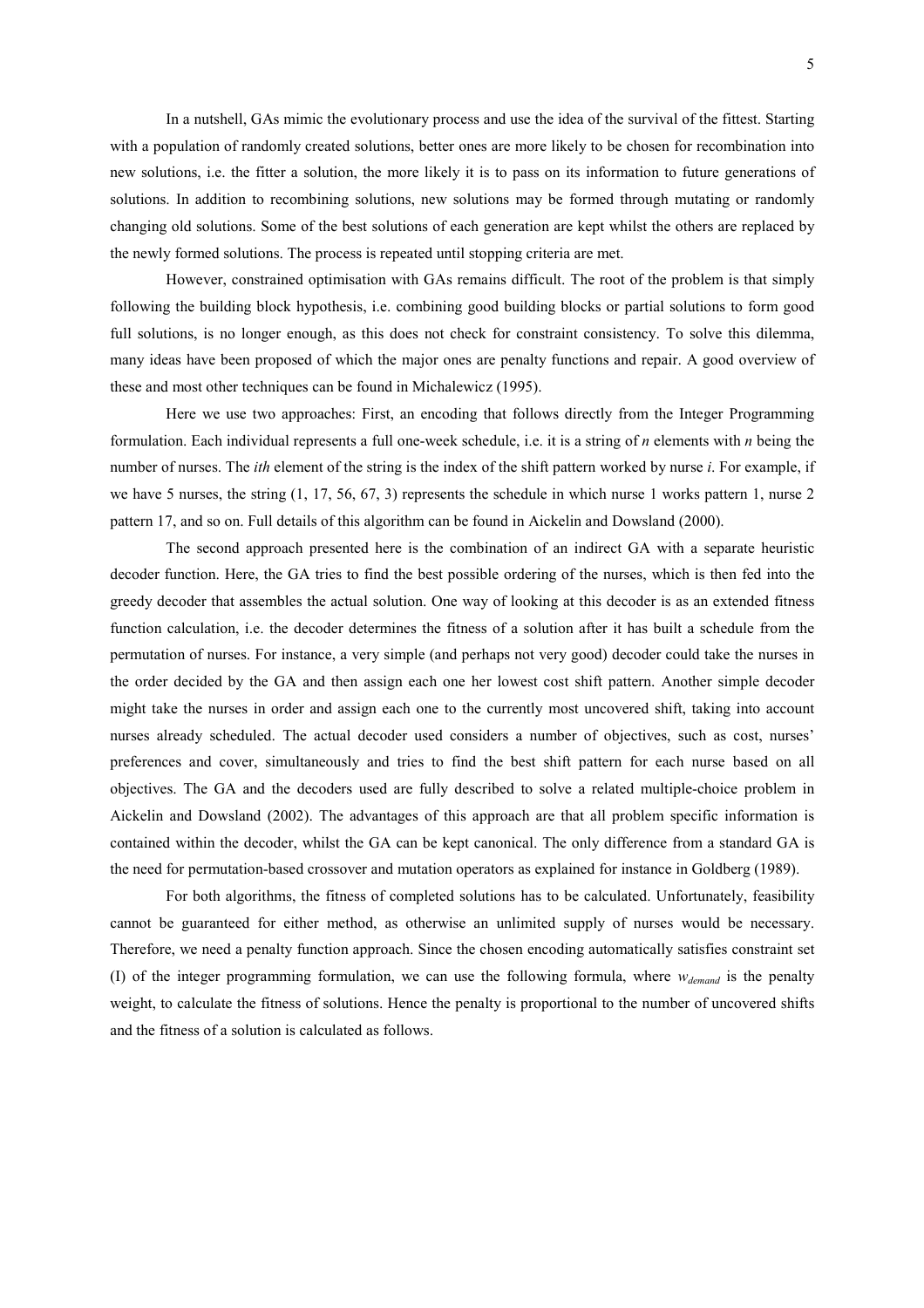$$
\sum_{i=1}^{n} \sum_{j=1}^{m} p_{ij} x_{ij} + W_{\text{demand}} \sum_{k=1}^{14} \sum_{s=1}^{p} \max \left[ R_{ks} - \sum_{i=1}^{n} \sum_{j=1}^{m} q_{is} a_{jk} x_{ij}; 0 \right] \rightarrow \min!
$$

#### 3 THE NEED FOR A COMPARISON ALGORITHM

As outlined in the previous section, the GA might build infeasible solutions trying to solve the problem and no polynomial time repair algorithm for this class of problem is known. Even worse, because of this the only way to compare feasible and infeasible solutions within a GA is a penalty based method and hence some infeasible solution will be 'fitter' than feasible solutions and might dominate. Although some of this might be countered with high penalty weights, past work (Aickelin and Dowsland (2000)) has shown that if the weights are set too high often no good solutions are found at all. Furthermore, for this particular nurse scheduling problem it is known that for some data instances only very few feasible solutions exist in a large solution space. Thus, the GA will have to find the needle in the haystack. Consequently, there will be algorithm runs that terminate without ever encountering a feasible solution and hence their best solution will have a value of 'infeasible'.

Clearly, this is undesirable and better algorithms should be less and less likely to end up with an infeasible solution. However, the question remains how to build such well performing algorithms. The standard way of achieving this is to build a simple algorithm, assess how it performs, then add a new feature and compare the results. If the results are improved, the new feature is kept otherwise, it is discarded. This is then repeated for a number of features until the algorithm shows the desired performance. In a similar fashion, parameters can be tuned for better results.

Due to the reliability of heuristics on random numbers fair comparisons are only possible if the same problem instance is solved multiple times to avoid bias. We use 20 runs per problem instance. Thus, when deciding if an improvement is significant, it is traditionally the mean results before and after introducing the new feature that are compared. Alternatively, the best or worst cases or quartiles can be used as a basis for comparison. However, the question remains how to deal with algorithms that terminate with an infeasible solution as their best result. In these situations, the mean of the results can no longer be calculated, but one might argue that this could be substituted by the median. However, as the following examples show, this might not prove to be sufficient.

For instance, suppose we have two algorithms, say ALG1 and ALG2. Further suppose 10 trials of each algorithm were tried on the same problem instance. Let the values of the objective functions obtained for ALG1 be "infeasible" for the first six trials and be costs of 1, 2, 3 and 4 for the other four trials. Likewise, let the solutions obtained for ALG2 for be "infeasible" for the first 6 trials and let the cost for the next four trials be 1, 6, 7 and 8. Let us assume that as in the nurse scheduling problem lower costs are preferred. In this case, both algorithms have the same median solution ("infeasible") and both algorithms have the same cost for their best solution (cost of 1). What would be required is a comparison procedure that would globally rank ALG1 to be better than ALG2.

Although looking at quartiles might have worked for the simple example above, for a more realistic situation comparisons are even more difficult. Figure 1 plots the best solution found for three variants of our algorithms V2, V4 and V6 for the 52 weekly scheduling problems. Inspection of these best costs would tend to suggest that algorithm V6 is inferior to algorithms V2 and V4, and the differences between V4 and V6 are so small that the two algorithms may be viewed as being equally effective. To a certain extent the same conclusions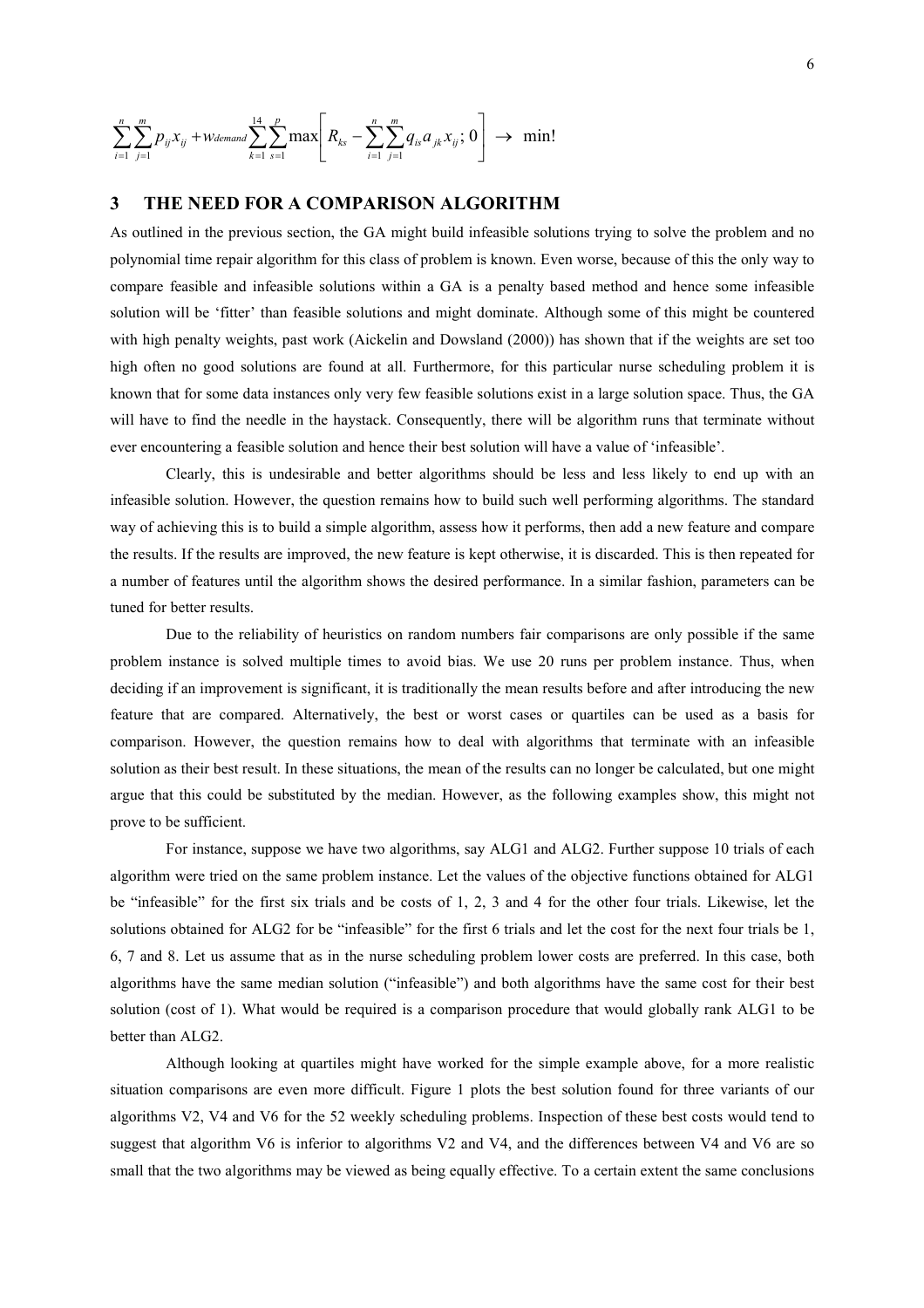would be drawn if attention was focussed on the median solution obtained (see Figure 2). However, if attention is restricted to the upper quartile or to the worst solution obtained then it is noticeable that V4 tends to be superior to V2 (see Figure 3 and Figure 4). So which one is best?

What is needed is a comparison procedure that is sensitive to changes in the location of a distribution but which also depends upon other distribution properties. Let us now construct such a method. Consider the general case where an algorithm  $i$  is to be compared with an algorithm  $j$  on a variant  $p$  of a problem. Suppose that K runs for algorithm  $i$  are to be performed with each run differing in initial starting conditions. Likewise, for the same variant of the problem suppose that L runs of algorithm j are to be performed. Let  $c_{i,k,p}$  denote the cost obtained for run k of algorithm i on problem p. Likewise let  $c_{i,l,p}$  denote the cost obtained for run l of algorithm j on problem p. If  $c_{i,k,p} < c_{j,l,p}$  then the solution for algorithm i on run k may be viewed as being better than the solution obtained by algorithm *j* on trial *l*.

Note that the "cost" associated with the solution need not be stated explicitly. For instance, suppose that a feasible solution on trial l for algorithm j was not found  $(c_{j,l,p} = "infeasible")$  and for the same problem suppose a feasible solution on trial  $k$  for algorithm  $i$  was found. In many cases of this nature, we would want to interpret this example situation as  $c_{i,k,p} < c_{i,l,p}$ .

Suppose K trials of algorithm i and L trials of algorithm i on variant  $p$  of a problem are obtained with associated costs  $c_{i,k,p}$  and  $c_{j,l,p}$  ( $k = 1, \ldots K; l = 1, \ldots L$ ). Consider

$$
D_{i,j,k,l,p} = \begin{cases} +1 & \text{if } c_{i,k,p} < c_{j,l,p} \\ 0 & \text{else} \\ -1 & \text{if } c_{i,k,p} > c_{j,l,p} \end{cases}
$$

Thus,  $D_{i,j,k,l,p}$  indicates whether a particular instance of algorithm *i* is "better", "the same" or "worse" than algorithm *j*. An aid to assessing whether algorithm *i* is typically better than algorithm *j* on problem *p* is to consider the average value of  $D_{i,j,k,l,p}$  over all possible pairwise comparisons i.e.,

$$
E_{i,j,p} = \sum_{k=1}^{K} \sum_{l=1}^{L} D_{i,j,k,l,p} / LK \tag{1}
$$

Clearly,  $E_{i,j,p} = -E_{j,i,p}$  and  $-1 \le E_{i,j,p} \le +1$  with the extreme values ( $\pm 1$ ) being obtained if one algorithm is "better" than the other in every observed instance. Values of  $E_{i,j,p}$  equal to zero would occur when there is no difference between the algorithms or when the pairwise comparison frequency for "better" is equal to the pairwise comparison frequency for "worse".

In addition, if  $0 \le E_{h,i,p}$  and  $0 \le E_{i,j,p}$  then  $0 \le E_{h,j,p}$  (i.e., if on problem p algorithm h is typically better than algorithm i and algorithm i is typically better than algorithm j then algorithm h is also "better than" to j). Hence,  $0 \le E_{i,j,p}$  permits a ranking for the algorithms h, i and j for problem p.

To illustrate suppose that a particular algorithm (ALG3) is used ten times to solve a particular problem. Let the costs for the ten solutions be  $1, 1, 1, 2, 3, 3, 3, 4, 5$ , and  $5$ . Let the ten costs from ten trials from a second algorithm (ALG4) be 2, 4, 5, 5, 6, 7, 8, 8, "infeasible" and "infeasible". Likewise let the ten costs for ten trials using a third algorithm (ALG5) be 3, 4, 5, 8, 9, 10, 10, "infeasible", "infeasible" and "infeasible". Inspection of these sample data would strongly suggest that ALG3 is "better" than ALG4, and that ALG4 is "better" than ALG5. Indeed  $0 \lt E_{ALG3,ALG4,p}$  = +0.78 (i.e., 86 comparisons of ALG3 with ALG4 yield "+1", 6 comparisons yield "0" and 8 comparisons yield "–1"). Further,  $E_{ALG3,ALG5,p}$  = +0.84 and  $E_{ALG4,ALG5,p}$  = +0.33, and hence under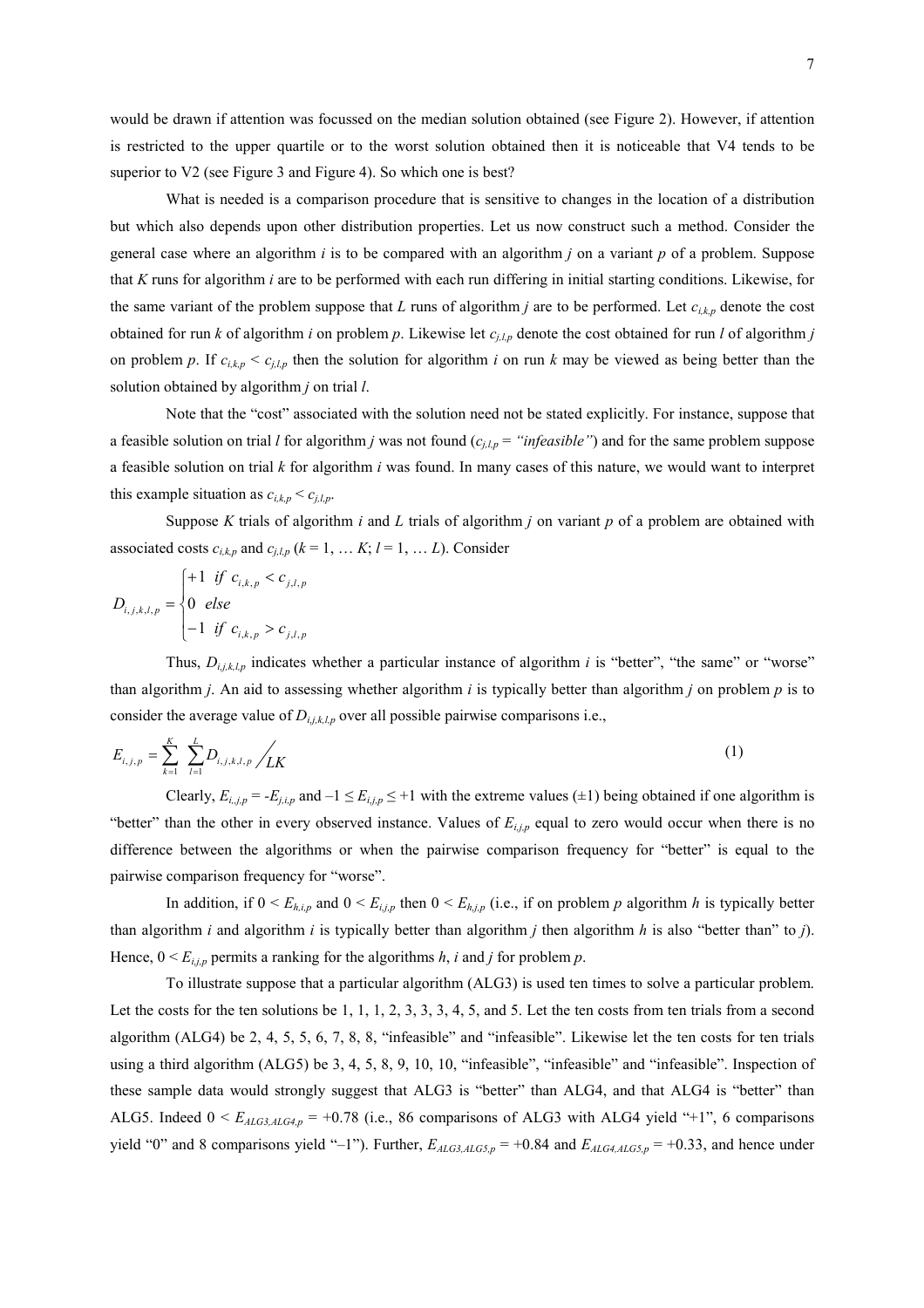this metric we may establish the simple rank ordering of ALG3 < ALG4 < ALG5 where "<" denoting "less than", may in this context be viewed as "better than".

If the hypothetical algorithms ALG3, ALG4 and ALG5 were applied to a variation of the problem then it is possible that a different rank ordering would be established. That is to say, the rank ordering could vary from one variation of a problem to another. In these instances, interest may focus on whether the rank orderings from problem to problem may be viewed as being "random" (meaning each permutation of rank orderings is equiprobable) or whether there is statistical evidence of some structure in the rank orderings over and above that anticipated by chance. In these cases, Friedman's test may be applied with the algorithms being viewed as levels of a single factor and the blocks being the variants of the problem under consideration. For an explanation of Friedman's test, see Lehmann (1975) or Conover (1980). If there is statistical evidence of some systematic arrangement of the relative rank ordering of the algorithms then scope exists to determine which algorithms differ. This can be achieved either by pairwise application of the Sign test based on the rank positions (i.e., the two-sample equivalent of Friedman's test) or by pairwise application of Wilcoxon's test using  $E_{i,n} (p = 1, \dots P)$ as the difference measure between algorithm i and j on problem  $p$ . In applying Wilcoxon's test the statistical null hypothesis being tested would be for  $E_{i,j,p}$  ( $p = 1, ... P$ ) to be independent realisations from a symmetric distribution centred on zero. For an explanation of Wilcoxon's Signed Rank Sum Test see Lehmann (1975) or Conover (1980).

### 4 ANALYSIS AND DISCUSSION

For the problem under investigation eight algorithms were initially compared (say V1, V2, V3, V4, V5, V6, V7, V8). Brief descriptions of these eight algorithms are given in Table 1. These particular eight algorithms were chosen as they represented milestones in our original research (Aickelin and Dowsland (2000) and (2002)). Whilst building those algorithms we constantly had to decide which features to keep or what parameter values to set. Typical questions were "Does adding a hillclimber improve results?", "Which algorithm is better, the direct or the indirect one?" or "What crossover should we use?". To answer these questions, we looked at the results obtained, but were faced with the problems outlined in the beginning of the previous section. Ultimately, we had to rely on our expertise to build the 'perfect' algorithm. After studying the problem for 3 years, the best we could build was V4.

In this section, we will show that with the new comparison measure we can improve upon our results because we no longer have to rely on human expertise to decide if a component or parameter setting is successful. First, we confirm that the comparison method works by ranking the milestone algorithms, for which we 'know' the rank positions. Then we will revisit some algorithm components and parameter settings where we had problems deciding the merit of one over another. During these tests we will show that the comparison measure is both sensitive enough to pick up improvements that we had missed previously, whilst being robust enough not to show a preference when no significant improvement had been made.

In order to have representative data, the weekly rostering requirements was obtained for a full calendar year, i.e. for 52 weeks. During all tests all 52 variants of the scheduling problem were considered (i.e.,  $p = 1$ , ... 52) with each variant being the rostering of nurses for each of the 52 weeks. Twenty trials for each algorithm on each variant  $p$  were performed. Application of equation 1 to the costs obtained from the trial solutions for each week permitted a rank ordering of the algorithms for each week, i.e., 52 rank orderings of the algorithms. An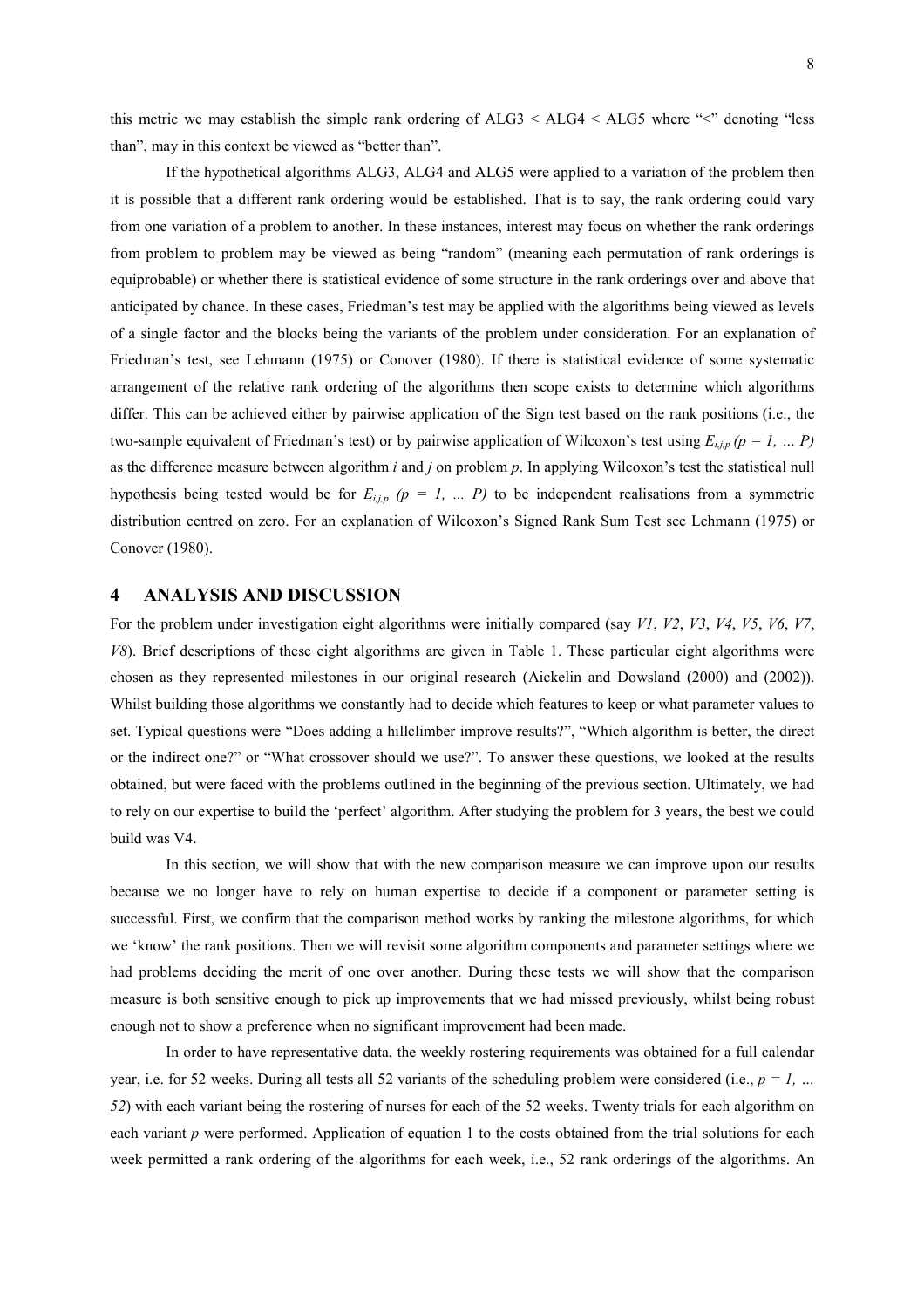extract of the data for the first three weeks, the associated values for  $E_{V_i,V_j,I}$  and the associated rank orderings are given in Tables 2, 3 and 4 respectively.

Statistically significant differences for the algorithms were found using Friedman's test ( $S = 290.54$ , *df*)  $= 7$ , p-value  $\le 0.001$ ), where S is the value of Friedman's statistic on 7 degrees of freedom (df) and p-value denotes the p-value used for the test. The average rank position of each algorithm provides prima facie evidence of an overall ranking of the algorithms with V3 < V6 < V8 < V7 < V2 < V1 < V5 < V4 (i.e., algorithm V4 is tentatively regarded as the best, V5 the second best and so on through to V3 and V6 which are tentatively regarded as the worst). For illustration purposes Table 5 gives  $E_{V6,V3,I}$  ( $p = 1, ..., 52$ ) for algorithms V6 and V3 and Table 6 gives  $E_{V6,V8,I}$  ( $p = 1, ..., 52$ ).

To investigate whether there is statistical evidence of a difference between algorithm V6 and algorithm V3 one approach would be to use the Wilcoxon Signed Rank test to test whether the sample values  $E_{V6,V8,1}$  (p = 1, … 52) can be thought of as random sample from a symmetric population centred on zero. Another approach would be to test whether the signs of the sample values are considered to come from independent Bernoulli distributions with parameter  $\pi = 0.5$  (i.e. a negative value just as likely as a positive value after ignoring any values equal to 0.). Application of the Wilcoxon test to the data in Table 5 confirms that there is no statistical evidence of a difference between algorithm V6 and algorithm V3 ( $T_+$  = 760,  $T_+$  = 566,  $Z$  = 0.909, n = 51, p-value  $> 0.35$ , two-sided test). Similarly, note for the sample data in Table 5, there are 30 positive instances of  $E_{V6,V3,p}$ , 21 negative instances of  $E_{V6,V3,p}$  and 1 instance equal to zero. Application of the Sign test to these frequencies fails to confirm a statistically significant difference between V6 and V3 ( $B = 30$ ,  $n = 51$ , p-value > 0.25, twosided).

Application of the Wilcoxon test to the data in Table 6 shows that algorithm V8 is "better than" V6  $(T_{+}$  $= 1267.5$ , T<sub>-</sub> = 58.5, Z = 5.67, n = 51, p < 0.001, two-sided test). Similarly for the sample data in Table 6, there are 45 instances of  $E_{V6,V8,p}$  which are positive, 6 instances of  $E_{V6,V8,p}$  are negative, and 1 instance equal to zero. Application of the Sign test to these frequencies confirms a statistically significant difference between V8 and V6 (B = 45, n = 51, p-value < 0.001, two-sided).

Application of Wilcoxon's Rank Sum Test and/or the Sign test in the above manner leads to the conclusion that V4 is significantly better than V5. Repeated applications of these tests lead to the conclusion that V5 is significantly better than V1, V1 is significantly better than V2, V2 is significantly better than V7, V7 is significantly better than V8 and V8 is significantly better than V6. The data do not provide statistical evidence of a difference between V6 and V3.

The above conclusions are based on counting the number of instances one algorithm outperforms another. In the counting process, the magnitude of any difference is not explicitly accounted for. Indeed the magnitude of a difference may be difficult to quantify if a feasible solution is not obtained. For these reasons we may consider  $D_{i,j,k,l,p}(\alpha)$  defined by: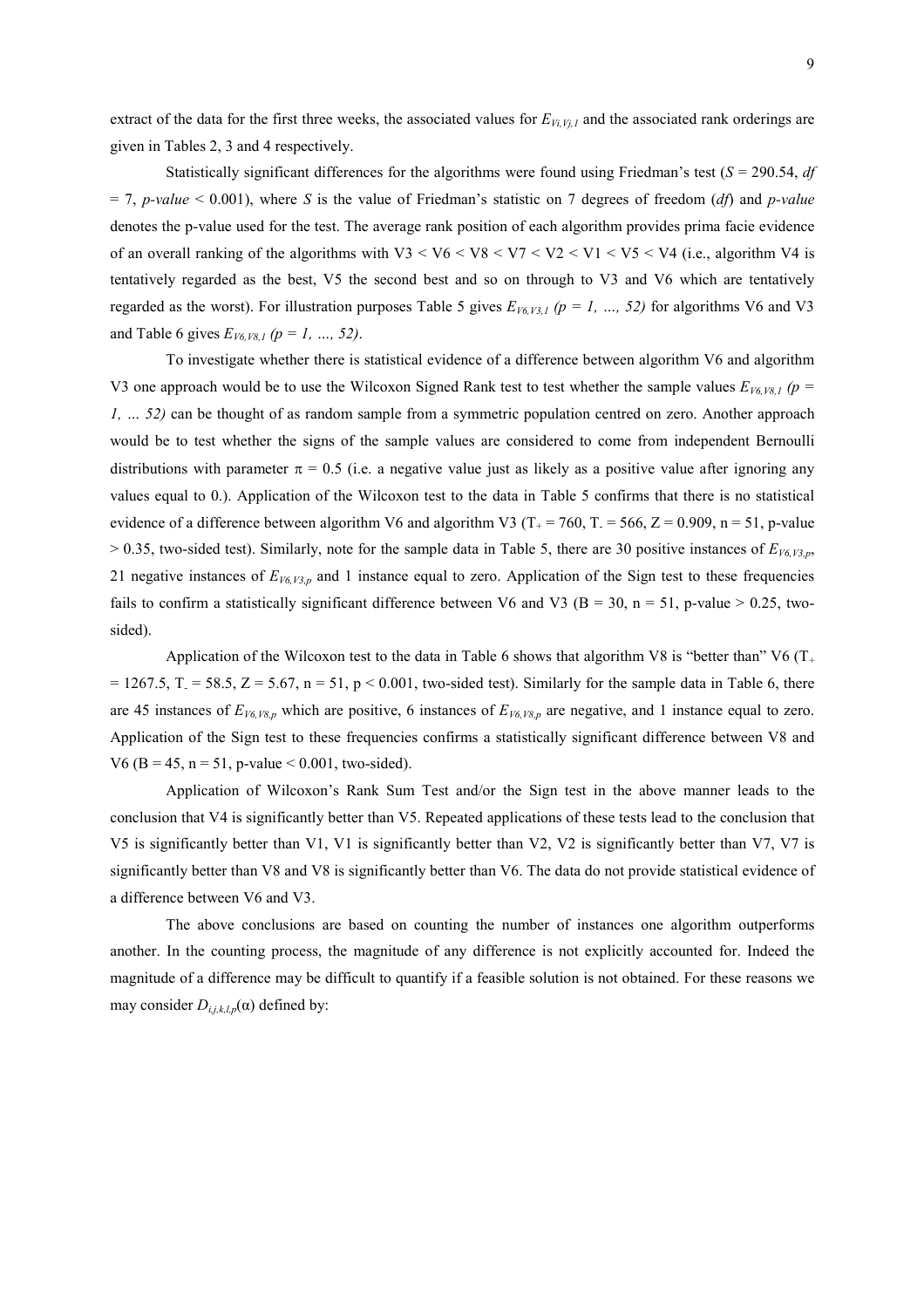$\overline{1}$  $\overline{\phantom{a}}$  $\overline{ }$  $\mathfrak{t}$  $\overline{\phantom{a}}$  $\overline{ }$ ∤  $\begin{cases} +1 \text{ if } c_{i,k,p} < c_{j,l,p} = \text{``infeasible''} \end{cases}$  $-1$  if "infeasible"=  $c_{i,k,n}$  >  $-\alpha$  if  $c_{i,k,n}$ 0 else where  $\alpha$  is a parameter subject to  $0 \le \alpha \le 1$ .  $+\alpha$  if  $c_{i,k,n}$ =  $i, k, p \sim \mathbf{v}_{j,l,p}$  $i, k, p \sim \mathbf{v}_{j,l,p}$  $i, k, p \sim i, l, p$  $i, j, k, l, p$ *if* "infeasible"=  $c_{i,k,p} > c$ if  $c_{i,k,p} > c$ else if  $c_{i,k,n} < c$ D  $, k, p \sim \mathbf{v}_{j,l}$  $, k, p \sim \mathbf{v}_{j,l}$  $, k, p \sim \nu_{j,l}$  $,j, k, l,$ 1 if "infeasible"  $(\alpha)$ α α α

The earlier conclusions for the ranking of the algorithms V1, V2, V3, V4, V5, V6, V7 and V8 where obtained for the special case of  $D_{i,j,k,l,p}(\alpha) = D_{i,j,k,l,p}(1)$ . In fact, repeat analyses using  $\alpha = 0.5, 0.6, 0.7, 0.8$  and 0.9 leads to the same broad conclusions as when  $\alpha = 1.0$ .

Having shown that the comparison method works, let us now turn our attention to algorithm features that we had previously discarded as we could not perceive an improvement whilst using them. Hence, a second set of algorithms U1, U2, U3, U4, U5, U6, U7 and U8 are compared. A description of these algorithms is given in Table 1. Each of these algorithms was used 20 times on each of the 52 weekly scheduling problems and the above process was applied. In summary the poorest performing algorithms were U4 and U6 (no statistical evidence that they differ), followed by U3 which was significantly better than U4 and U6. Algorithms U2 and U8 were identical and significantly better than U3. There was no statistical evidence of a difference between U1 and U5 although both showed a statistically significant improvement over algorithms U2 and U8. Finally, algorithm U7 showed a statistically significant improvement over U1 and U5 and was considered the best from this set of algorithms.

Thus, we stand corrected from our previous result built upon our expertise. Figure 5 shows summary results for U7 and V4 (best indirect GA and our previous champion) and V7 (the best direct GA). The worst solution for each problem instance from U7 was compared with the worst solution found for each problem instance using U8 (which equals V4). In this comparison U7 obtained the better "worse" solution on 22 instances, U8 obtained the better "worse" solution on 14 instances and the same "worse" solution is obtained in 16 instances. If the median solutions are compared then U8 obtains the better median solution on 23 instances, U7 obtains the better median solution on 5 instances and the same median solution is obtained on 24 instances. If the best solutions are compared then U7 obtains the better solution on 9 instances, U8 obtains the better solution on 4 instances and the same best solution is obtained on 39 instances. It is worth pointing out in one instance a feasible solution was not obtained by U7 on one occasion whereas the best solution found by U8 was always feasible.

To confirm that the comparison method is not too sensitive we decided to use a third set of algorithms (W1, W2, W3, W4, W5, W6, W7 and W8) on the scheduling problem in exactly the same way as before. A description of these algorithms is given in Table 1. The algorithms were chosen such that we were reasonably convinced that none was much better than any of the others. Prima facie evidence might suggest that algorithm W4 is marginally better than the others (with W5, W8, W7 and W6 being identical to each other and marginally better than W1, W2 and W3). However, we would expect the comparison algorithm to be robust enough not to show any statistically significant difference. This was confirmed, as the observed differences by our method do not provide statistical evidence to claim a significant difference amongst the algorithms in this set.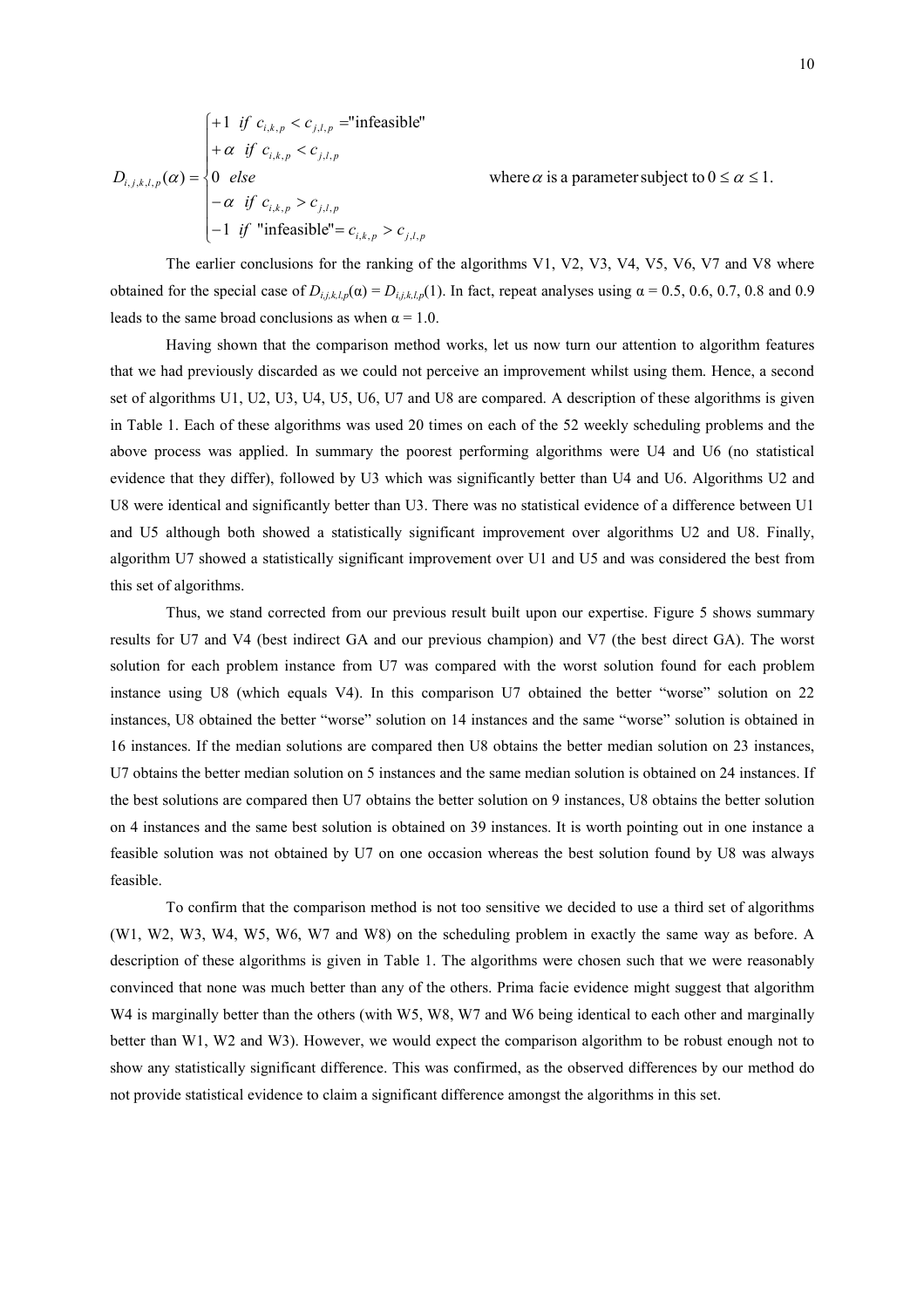## 5 CONCLUSIONS

The pairwise comparison procedure outlined provides a method of ranking algorithms on a problem instance that is applicable when some solutions are infeasible. In the presence of "infeasible" some sample statistics such as the mean or the standard deviation cannot be legitimately calculated unless it is justifiable to replace "infeasible" with a known finite cost. In summary, the comparison method condenses the results of algorithms to a single figure that can then be compared using traditional statistical techniques. This is achieved even when some results are "missing" due to infeasibility.

Focussing on the best solution alone is wrong, particularly in the algorithm building and refinement stage. Take for example two hypothetical algorithms ALG 6 and ALG7. Suppose ALG6 in 20 trials yields 19 infeasible solutions and one solution with a cost of zero. Further suppose that ALG7 finds 20 feasible solutions with costs greater than zero. Is it better to improve ALG6 or ALG7? If we focus on best outcomes only, we neglect substantial improvements that might have happened for the majority of solutions. On the other hand, if we differentiate the results based on the whole distribution we can more reliably spot new components or parameter settings that improve results. Such a method is provided by our comparison algorithm and it works on a real life problem as the improved results for the nurse scheduling problem show.

#### References

Aickelin U. (2002). "An Indirect Genetic Algorithm for Set Covering Problems". Journal of the Operational Research Society, 53(10): 1118-1126.

Aickelin U and Dowsland K. (2002). "A Comparison of Indirect Genetic Algorithm Approaches to Multiple Choice Problems". Journal of Heuristics, Journal of Heuristics, 8 (5): 503-514, 2002.

Aickelin U and Dowsland K. (2000). "Exploiting problem structure in a Genetic Algorithms approach to a nurse rostering problem". Journal of Scheduling, Vol. 31, pp 139-153, 2000.

Bäck T. (1993). "Applications of Evolutionary Algorithms". 5th Edition, Dortmund, Germany.

Bradley D and Martin J. (1990). "Continuous Personnel Scheduling Algorithms: A Literature Review". Journal of the Society for Health Systems 2:8-23.

Chaiyaratana N, Zalzala A. (1997). "Recent Developments in Evolutionary and Genetic Algorithms: Theory and Applications". In Fleming P, Zalzala S. editors. Genetic Algorithms in Engineering Systems 2: Innovations and Applications. IEEE Proceedings, Letchworth: Omega Print & Design, 270-277.

Conover, WJ. (1980). "Practical Nonparametric Statistics". 2<sup>nd</sup> Edition, John Wiley and Sons, New York.

De Jong K. (1993). "Genetic Algorithms are NOT Function Optimisers". In Whitley D. Editor. Foundations of Genetic Algorithms 2. San Mateo: Morgan Kaufmann Publishers, 5-17.

Deb K. (1996). "Genetic Algorithms for Function Optimisation". Genetic Algorithms and Soft Computing 4-31.

Dowsland K and Thompson J. (2000). "Nurse Scheduling with Knapsacks, Networks and Tabu Search". Journal of the Operational Research Society 825-833.

Dowsland K. (1998). "Nurse Scheduling with Tabu Search and Strategic Oscillation". European Journal of Operational Research 393-407.

Fogel D. (1998). "Evolutionary Computation: The Fossil Record". IEEE Press.

Fuller E. (1998). "Tackling Scheduling Problems Using Integer Programming". Master Thesis, University of Wales Swansea, United Kingdom.

Goldberg D. (1989). "Genetic Algorithms in Search, Optimisation and Machine Learning". Addison-Wesley, Reading.

Holland J. (1976). "Adaptation in Natural and Artificial Systems". Ann Arbor: University of Michigan Press.

Hung R. (1995). "Hospital Nurse Scheduling". Journal of Nursing Administration 21-23.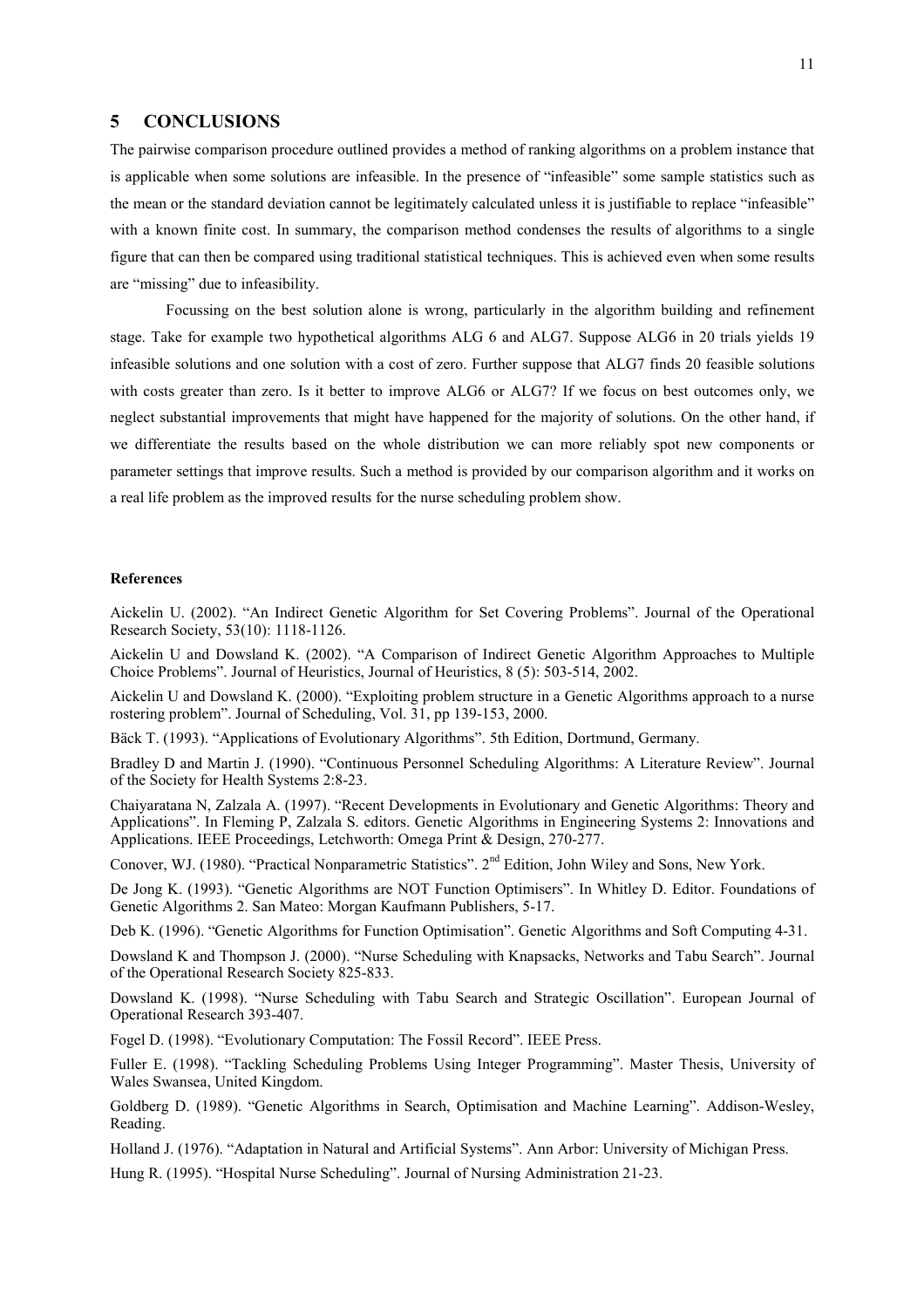Lehmann, EL. (1975). "Nonparametrics: Statistical Methods Based on Ranks". Holden-Day, San Francisco.

Michalewicz Z. (1995). "A Survey of Constraint Handling Techniques in Evolutionary Computation Methods". Proceedings of the 4<sup>th</sup> Annual Conference on Evolutionary Programming 135-155.

Sitompul D and Randhawa S. (1990). "Nurse Scheduling Models: A State-of-the-Art Review". Journal of the Society of Health Systems 62-72.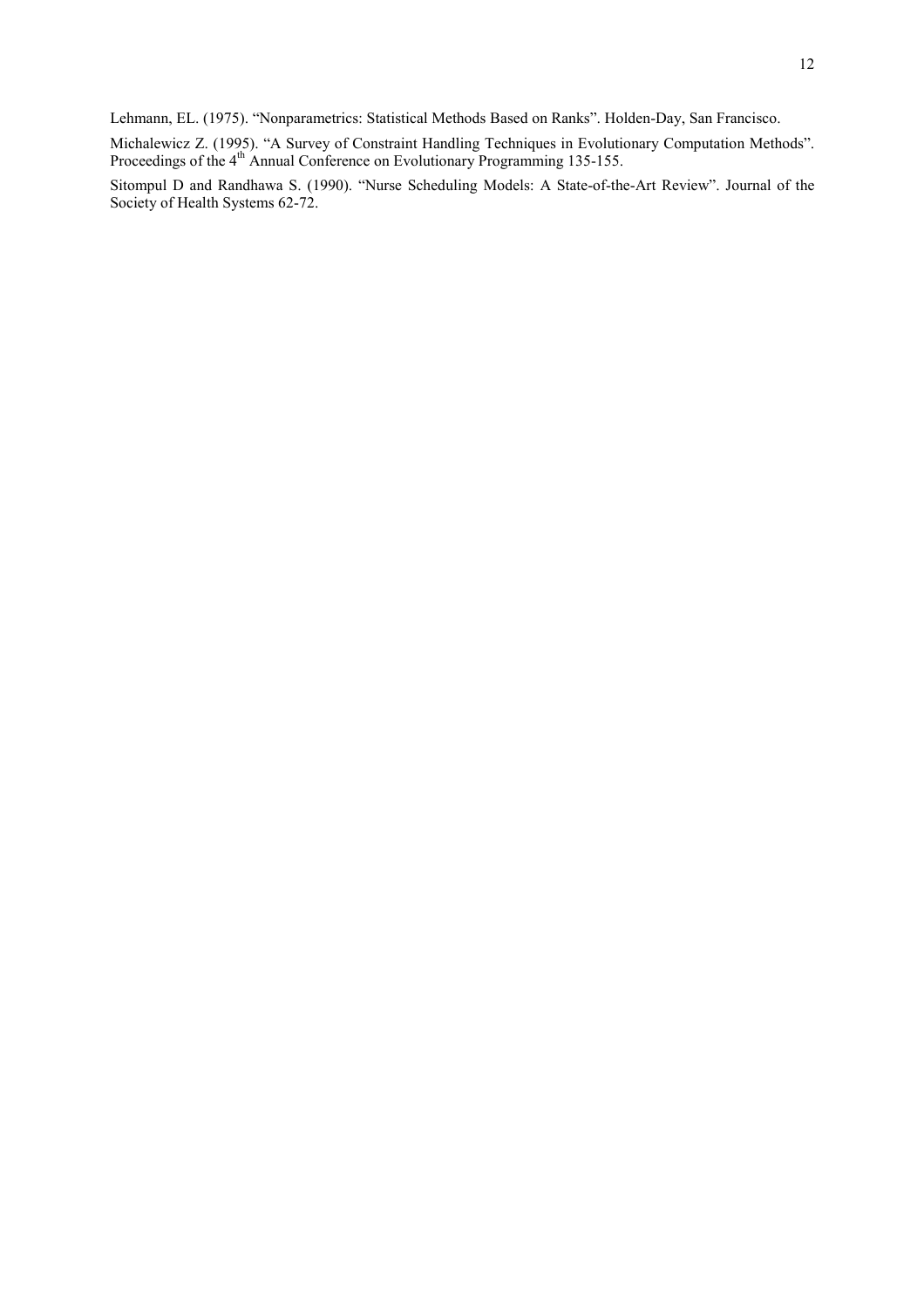| Algorithm      | (In)Direct GA   | Bound      | Crossover   | Elitism | Extras          | Rank           |
|----------------|-----------------|------------|-------------|---------|-----------------|----------------|
| V1             | Indirect        | Look-ahead | 80% uniform | 10%     | ---             | 3              |
| V <sub>2</sub> | Indirect        | None       | 80% uniform | 10%     | ---             | $\overline{4}$ |
| V <sub>3</sub> | Indirect        | Greedy     | 80% uniform | 10%     | ---             | 7.5            |
| V <sub>4</sub> | Indirect        | Look-ahead | Automatic   | 10%     |                 | 1              |
| V <sub>5</sub> | Indirect        | Look-ahead | 1-point     | 10%     |                 | $\overline{2}$ |
| V <sub>6</sub> | Direct          | None       | 80% uniform | 10%     | ---             | 7.5            |
| V7             | Direct          | None       | 80% uniform | 10%     | Sub-Populations | 5              |
| V8             | Direct          | None       | 80% uniform | 10%     | Hillclimber     | 6              |
| U1             | Indirect        | Look-ahead | 50% uniform | 10%     |                 | 2.5            |
| U <sub>2</sub> | Indirect        | Look-ahead | 67% uniform | 10%     | ---             | 4.5            |
| U3             | Indirect        | Look-ahead | 75% uniform | 10%     | ---             | 6              |
| U <sub>4</sub> | Indirect        | Look-ahead | 80% uniform | 10%     | $---$           | 7.5            |
| U <sub>5</sub> | Indirect        | Look-ahead | Automatic   | 10%     | Auto-weights    | 2.5            |
| U <sub>6</sub> | Indirect        | Look-ahead | Automatic   | 10%     | $---$           | 7.5            |
| U7             | <b>Indirect</b> | Look-ahead | 80% uniform | 10%     | Auto-weights    | 1              |
| $U8 = V4$      | Indirect        | Look-ahead | Automatic   | 10%     | ---             | 4.5            |
| W1             | Indirect        | Look-ahead | 80% uniform | 50%     | ---             | 4.5            |
| W <sub>2</sub> | Indirect        | Look-ahead | 80% uniform | 40%     | ---             | 4.5            |
| W <sub>3</sub> | Indirect        | Look-ahead | 80% uniform | 30%     | ---             | 4.5            |
| W4             | Indirect        | Look-ahead | 80% uniform | 20%     | ---             | 4.5            |
| W <sub>5</sub> | Indirect        | Look-ahead | 80% uniform | 5%      | ---             | 4.5            |
| W <sub>6</sub> | Indirect        | Look-ahead | Rank-based  | 10%     | ---             | 4.5            |
| W7             | Indirect        | Look-ahead | Bound-based | $10\%$  | ---             | 4.5            |
| $W8 = V4$      | Indirect        | Look-ahead | Automatic   | 10%     | ---             | 4.5            |

Table 1: Details of the GAs compared in the paper. The bold entries represent the best one of each set, note that for set W the differences were not statistically significant. The rank column gives the rank position of an algorithm relative to others in its set as determined by our comparison method. Full descriptions of these algorithms can be found in Aickelin and Dowsland (2000) and (2002). Briefly, (In)direct refers to the type of algorithm used as described in section 2 of the paper; Bound refers to how intelligently the solutions are built (i.e. not applicable to the direct version); Crossover gives the type of crossover used (automatic meaning the algorithm tries to decide itself), Elitism gives the percentage of the best solution carried over from one generation to the next; Auto-weights indicates that the algorithm tries to optimise some further parameters itself.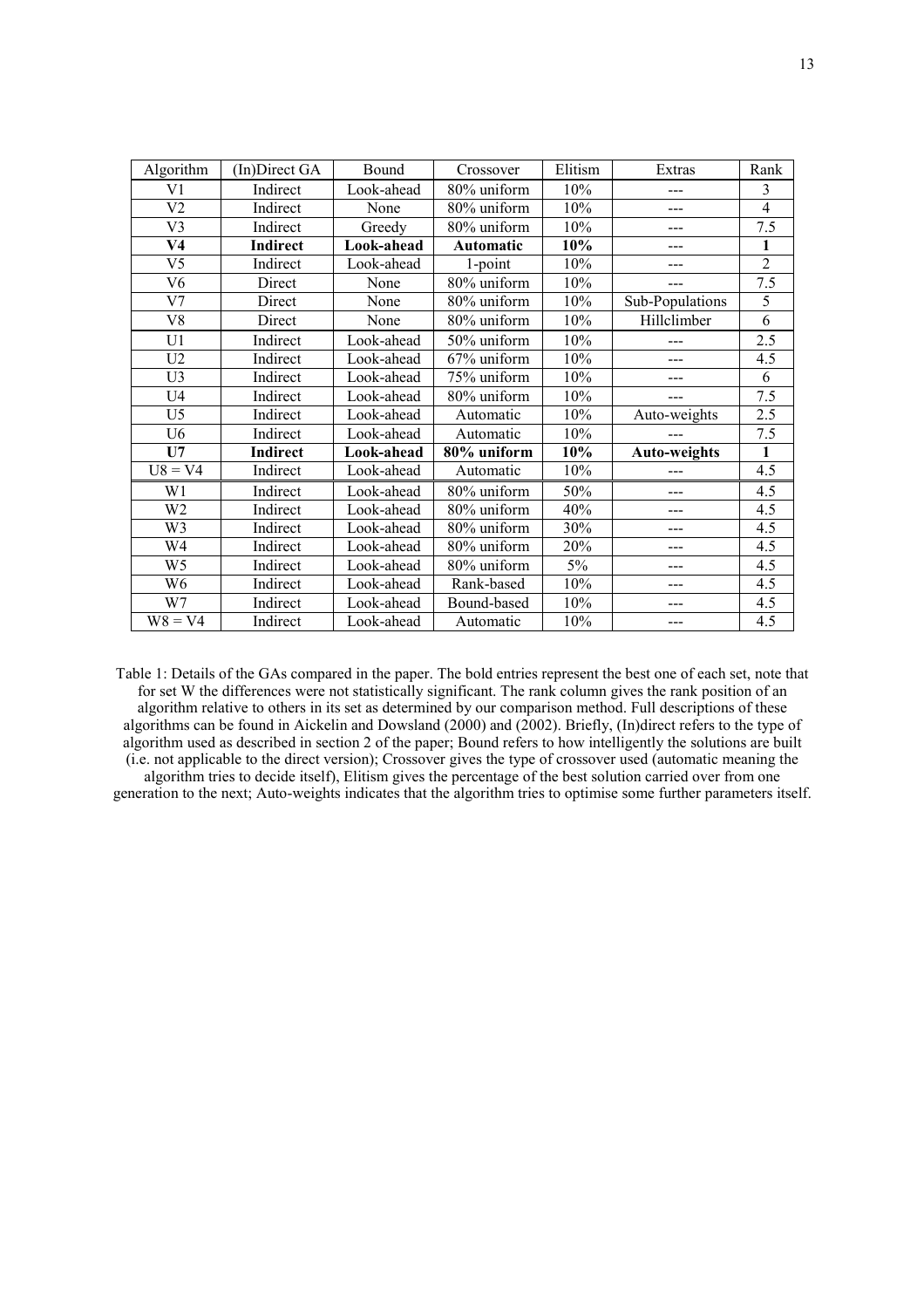| Week                    | V <sub>1</sub> |     |     | V <sub>2</sub> | V3         |     | V <sub>4</sub> |     | V <sub>5</sub> |     | V <sub>6</sub> |     | V <sub>7</sub> |     | V8        |
|-------------------------|----------------|-----|-----|----------------|------------|-----|----------------|-----|----------------|-----|----------------|-----|----------------|-----|-----------|
| 1                       | 00,            | 00, | 00, | 00,            | 123, 127,  | 00, | 00,            | 00, | 00,            | 01, | 03,            | 00, | 00,            | 00, | 00,       |
|                         | 00,            | 00, | 00, | 00,            | 129, NS,   | 00, | 00,            | 00, | 00,            | 05, | 05,            | 00, | 00,            | 00, | 00,       |
|                         | 00.            | 00, | 00, | 00,            | NS,<br>NS, | 00, | 00,            | 00, | 00,            | 06, | 07,            | 00, | 00,            | 00, | 02,       |
|                         | 00,            | 00, | 01, | 01,            | NS,<br>NS, | 00, | 00,            | 00, | 00,            | 08, | 14,            | 00, | 01,            | 02, | 03,       |
|                         | 00,            | 00, | 01, | 01,            | NS,<br>NS, | 00, | 00,            | 00, | 00,            | 18, | 20,            | 01, | 01,            | 03, | 03,       |
|                         | 00,            | 00, | 01, | 01,            | NS,<br>NS, | 00, | 00,            | 00, | 00,            | 25, | 29,            | 02, | 02,            | 03, | 03,       |
|                         | 00,            | 00, | 01, | 01,            | NS,<br>NS, | 00, | 00,            | 00, | 00,            | 43, | NS,            | 02, | 03,            | 10, | 19,       |
|                         | 00,            | 00, | 02, | 02,            | NS,<br>NS, | 00, | 00,            | 00, | 00,            | NS, | NS,            | 03, | 03,            | 21, | 27,       |
|                         | 00,            | 00, | 02, | 02,            | NS,<br>NS, | 00, | 00,            | 00, | 02,            | NS, | NS,            | 03, | 03,            | 64, | 97,       |
|                         | 00,            | 00  | 02, | 04             | NS, NS     | 00, | 00             | 02, | 02             | NS, | <b>NS</b>      | 03, | 05             | NS, | <b>NS</b> |
| $\overline{2}$          | 13,            | 14, | 19, | 19,            | 106, 109,  | 12, | 12,            | 12, | 13,            | 19, | 21,            | 12, | 12,            | 12, | 12,       |
|                         | 18,            | 19, | 20, | 20,            | 109, 112,  | 12, | 12,            | 20, | 20,            | 21, | 23,            | 12, | 12,            | 12, | 12,       |
|                         | 20,            | 21, | 20, | 21,            | 112, 119,  | 16, | 19,            | 20, | 21,            | 23, | 24,            | 13, | 13,            | 12, | 13,       |
|                         | 21,            | 21, | 21, | 21,            | 126, 131,  | 19, | 19,            | 21, | 21,            | 24, | 24,            | 13, | 13,            | 13, | 13,       |
|                         | 21,            | 22, | 21, | 22,            | 132, 132,  | 19, | 20,            | 21, | 21,            | 25, | 26,            | 13, | 14,            | 14, | 14,       |
|                         | 22,            | 22, | 22, | 22,            | 134, 142,  | 20, | 20,            | 21, | 22,            | 28, | 29,            | 14, | 14,            | 15, | 16,       |
|                         | 22,            | 22, | 22, | 22,            | 148, 150,  | 20, | 20,            | 22, | 22,            | 30, | 30,            | 15, | 15,            | 19, | 19,       |
|                         | 22,            | 22, | 23, | 23,            | 151, 160,  | 21, | 21,            | 22, | 22,            | 31, | 31,            | 15, | 16,            | 20, | 20,       |
|                         | 22,            | 22, | 23, | 25,            | 163, 169,  | 21, | 22,            | 22, | 23,            | 32, | 32,            | 16, | 16,            | 21, | 21,       |
|                         | 28,            | 29  | 28, | 31             | 170, 174   | 22, | 22             | 23, | 24             | 37, | 49             | 18, | 25             | 22, | 31        |
| $\overline{\mathbf{3}}$ | 18,            | 19, | 20, | 20,            | 119, 141,  | 18, | 18,            | 18, | 18,            | 03, | 19,            | 18, | 18,            | 18, | 18,       |
|                         | 19,            | 19, | 20, | 20,            | 147, 157,  | 19, | 19,            | 19, | 19,            | 20, | 21,            | 18, | 18,            | 18, | 18,       |
|                         | 20,            | 20, | 20, | 20,            | 158, 159,  | 19, | 19,            | 19, | 19,            | 24, | 25,            | 18, | 18,            | 19, | 20,       |
|                         | 20,            | 26, | 20, | 20,            | 159, 159,  | 19, | 19,            | 19, | 20,            | 28, | 28,            | 18, | 19,            | 20, | 20,       |
|                         | 26,            | 26, | 20, | 23,            | 160, 161,  | 20, | 20,            | 20, | 20,            | 28, | 29,            | 19, | 19,            | 21, | 21,       |
|                         | 28,            | 28, | 27, | 27,            | 164, 167,  | 20, | 20,            | 20, | 20,            | 30, | 32,            | 19, | 20,            | 21, | 30,       |
|                         | 28,            | 28, | 28, | 28,            | 168, 174,  | 20, | 20,            | 20, | 22,            | 32, | 34,            | 20, | 21,            | 33, | 48,       |
|                         | 28,            | 35, | 28, | 28,            | 178, 194,  | 20, | 22,            | 26, | 26,            | 36, | 36,            | 21, | 21,            | 50, | 52,       |
|                         | 36,            | 38, | 29, | 36,            | 205, 208,  | 26, | 27,            | 28, | 28,            | 40, | 42,            | 26, | 27,            | 55, | 169,      |
|                         | 40,            | 40  | 38, | 49             | 211, NS    | 28, | 28             | 28, | 28             | 48, | <b>NS</b>      | 27, | 30             | NS, | <b>NS</b> |

Table 2: Costs for 20 runs of algorithms V1, V2, V3, V4, V5, V6, V7 and V8 on weeks 1, 2 and 3. NS stands for no feasible solution obtained.

| Week 1 | $E_{1,2,1}$ = +0.70 | $E_{1,3,1}$ = +1.00 | $E_{1,4,1} = 0.000$ | $E_{1,5,1}$ = +0.15 | $E_{1,6,1}$ = +1.00 |
|--------|---------------------|---------------------|---------------------|---------------------|---------------------|
|        | $E_{1,7,1}$ = +0.65 | $E_{1,8,1}$ = +0.75 | $E_{2,3,1} = +1.00$ | $E_{2,4,1} = -0.70$ | $E_{2,5,1} = -0.50$ |
|        | $E_{2,6,1}$ = +0.95 | $E_{2,7,1}$ = +0.17 | $E_{2,8,1}$ = +0.52 | $E_{3,4,1} = -1.00$ | $E_{3,5,1} = -1.00$ |
|        | $E_{3,6,1} = -0.60$ | $E_{3,7,1} = -1.00$ | $E_{3,8,1} = -0.89$ | $E_{4,5,1}$ = +0.15 | $E_{4,6,1}$ = +1.00 |
|        | $E_{4,7,1}$ = +0.65 | $E_{4,8,1}$ = +0.75 | $E_{5,6,1}$ = +0.99 | $E_{5,7,1}$ = +0.53 | $E_{5,8,1}$ = +0.70 |
|        | $E_{6,7,1} = -0.92$ | $E_{6,8,1} = -0.47$ | $E_{7,8,1}$ = +0.40 |                     |                     |
| Week 2 | $E_{1,2,2}$ = +0.13 | $E_{1,3,2}$ = +1.00 | $E_{1,4,2} = -0.50$ | $E_{1,5,2} = -0.05$ | $E_{1,6,2}$ = +0.71 |
|        | $E_{1,7,2} = -0.80$ | $E_{1,8,2} = -0.64$ | $E_{2,3,2}$ = +1.00 | $E_{2,4,2} = -0.62$ | $E_{2,5,2} = -0.15$ |
|        | $E_{2,6,2}$ = +0.64 | $E_{2,7,2} = -0.91$ | $E_{2,8,2} = -0.73$ | $E_{3,4,2} = -1.00$ | $E_{3,5,2} = -1.00$ |
|        | $E_{3,6,2} = -1.00$ | $E_{3,7,2} = -0.89$ | $E_{3,8,2} = -1.00$ | $E_{4,5,2}$ = +0.52 | $E_{4,6,2}$ = +0.89 |
|        | $E_{4,7,2} = -0.55$ | $E_{4,8,2} = -0.28$ | $E_{5,6,2}$ = +0.75 | $E_{5,7,2} = -0.75$ | $E_{5,8,2} = -0.62$ |
|        | $E_{6,7,2} = -0.96$ | $E_{6,8,2} = -0.88$ | $E_{7,8,2}$ = +0.17 |                     |                     |
| Week 3 | $E_{1,2,3} = -0.02$ | $E_{1,3,3}$ = +1.00 | $E_{1,4,3} = -0.48$ | $E_{1,5,3} = -0.40$ | $E_{1,6,3} = +0.27$ |
|        | $E_{1,7,3} = -0.56$ | $E_{1,8,3}$ = +0.06 | $E_{2,3,3}$ = +1.00 | $E_{2,4,3} = -0.55$ | $E_{2,5,3} = -0.44$ |
|        | $E_{2,6,3}$ = +0.36 | $E_{2,7,3} = -0.58$ | $E_{2,8,3}$ = +0.07 | $E_{3,4,3} = -1.00$ | $E_{3,5,3} = -1.00$ |
|        | $E_{3,6,3} = -0.90$ | $E_{3,7,3} = -1.00$ | $E_{3,8,3} = -0.74$ | $E_{4,5,3}$ = +0.10 | $E_{4,6,3}$ = +0.70 |
|        | $E_{4,7,3} = -0.17$ | $E_{4,8,3}$ = +0.34 | $E_{5,6,3}$ = +0.65 | $E_{5,7,3} = -0.25$ | $E_{5,8,3}$ = +0.29 |
|        | $E_{6,7,3} = -0.72$ | $E_{6,8,3} = -0.10$ | $E_{7,8,3}$ = +0.41 |                     |                     |

Table 3: E<sub>i,j,p</sub> ( $i = 1,...7$ ;  $j = i,...,8$ ;  $p = 1,2,3$ ).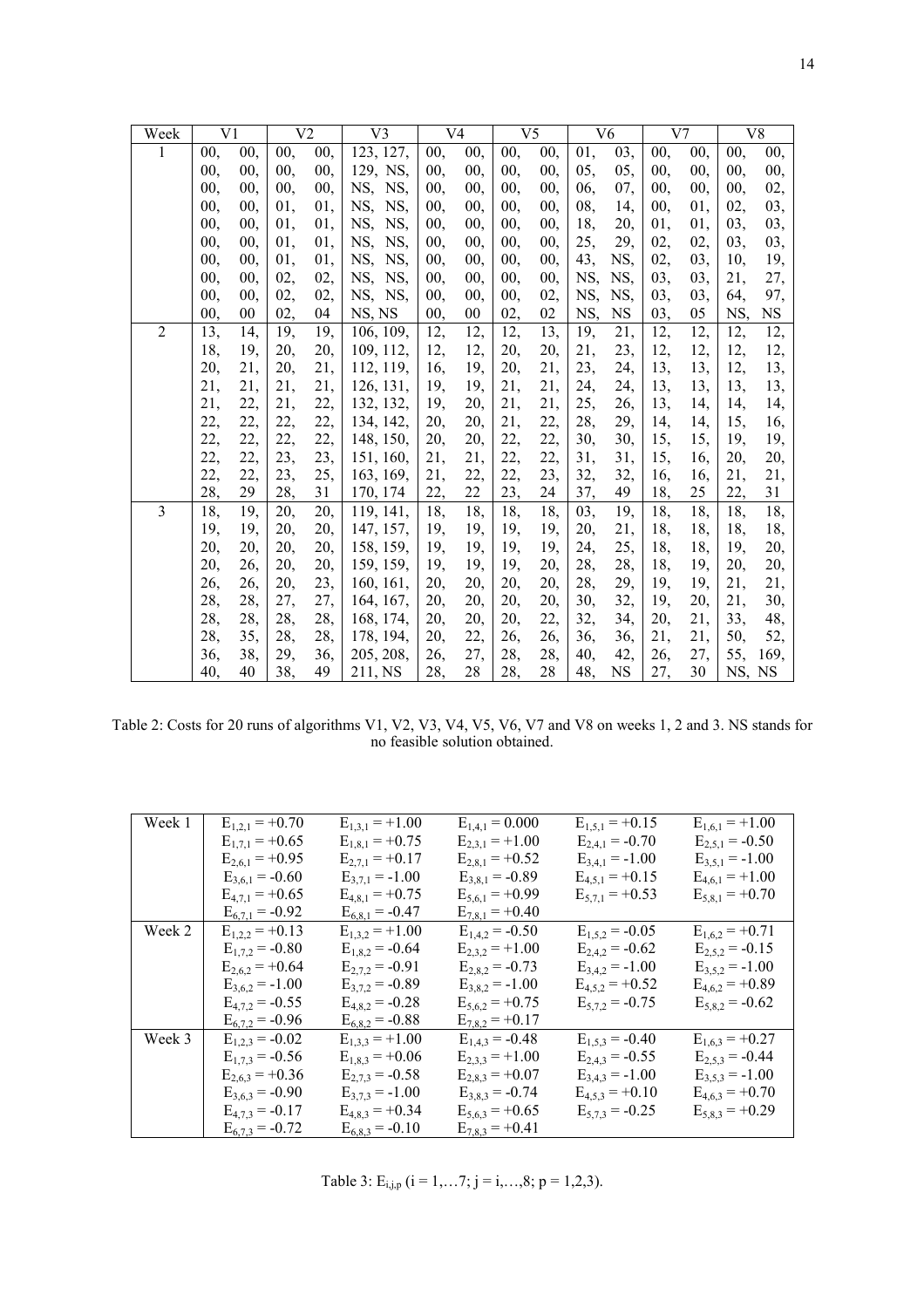|                  | 171 | 70              | V3 | V4 | ◡ | V6 | 17 T     | V8 |
|------------------|-----|-----------------|----|----|---|----|----------|----|
| Week             | ن.  | ی               |    | ن. |   | ∽  |          |    |
| Week 2           |     | $\sqrt{2}$<br>س |    | O  |   |    | Ω<br>O   |    |
| Week .<br>$\sim$ |     | ی               |    |    |   |    | $\Omega$ |    |

Table 4: Rank positions for Weeks 1, 2 and 3. Without any loss of generality, the ranking within each week has been from 1 to 8 with 1 denoting worst and 8 denoting best. Method of mid-ranks used for tied positions.

| (1)       | (2)       | (3)       | (4)       | (5)       | (6)       | (7)       | (8)       |
|-----------|-----------|-----------|-----------|-----------|-----------|-----------|-----------|
| $+0.5975$ | $+1.000$  | $+0.9025$ | $+1.000$  | $+0.7500$ | $-0.0600$ | $+0.0500$ | $+0.3375$ |
| (9)       | (10)      | (11)      | (12)      | (13)      | (14)      | (15)      | (16)      |
| $-0.1875$ | $+0.3900$ | $-0.2510$ | $-0.7250$ | $-0.1625$ | $+1.000$  | $+0.2075$ | $-0.0875$ |
| (17)      | (18)      | (19)      | (20)      | (21)      | (22)      | (23)      | (24)      |
| $+0.4000$ | $+0.5275$ | $+0.3750$ | $+0.2925$ | $-0.5050$ | $-1.000$  | $-0.8400$ | $-0.5775$ |
| (25)      | (26)      | (27)      | (28)      | (29)      | (30)      | (31)      | (32)      |
| $-0.7125$ | $+0.0500$ | $+0.1700$ | $+0.9450$ | $-0.6200$ | $+0.1500$ | 0.0000    | $+0.0400$ |
| (33)      | (34)      | (35)      | (36)      | (37)      | (38)      | (39)      | (40)      |
| $-0.1000$ | $+0.1600$ | $+0.8050$ | $-0.1000$ | $+0.6000$ | $-0.8050$ | $+0.3325$ | $+0.2675$ |
| (41)      | (42)      | (43)      | (44)      | (45)      | (46)      | (47)      | (48)      |
| $+0.0300$ | $+0.2000$ | $+0.3100$ | $-0.5200$ | $+0.0950$ | $-0.4000$ | $+0.0525$ | $-0.3800$ |
| (49)      | (50)      | (51)      | (52)      |           |           |           |           |
| $+0.2000$ | $-0.0500$ | $-0.7500$ | $-0.2350$ |           |           |           |           |

Table 5: Week number (in brackets) and  $E_{6,3,p}$  ( $p = 1,...,52$ ).

| (1)       | (2)       | (3)       | (4)       | (5)       | (6)       | (7)       | (8)       |
|-----------|-----------|-----------|-----------|-----------|-----------|-----------|-----------|
| $+0.4725$ | $+0.8750$ | $+0.0975$ | $+0.8275$ | $+0.4000$ | $+0.8100$ | $+0.1500$ | $+0.8825$ |
| (9)       | (10)      | (11)      | (12)      | (13)      | (14)      | (15)      | (16)      |
| $+0.5400$ | $+0.2500$ | $+0.7675$ | $+0.4025$ | $+0.9175$ | $+0.7850$ | $+0.6350$ | $+0.0700$ |
| (17)      | (18)      | (19)      | (20)      | (21)      | (22)      | (23)      | (24)      |
| $+0.3375$ | $-0.0675$ | $+0.015$  | $+0.1475$ | $+0.8200$ | $+0.7000$ | $+0.3800$ | $+0.0300$ |
| (25)      | (26)      | (27)      | (28)      | (29)      | (30)      | (31)      | (32)      |
| $+0.6250$ | $+0.0025$ | $-0.1000$ | $+0.2550$ | $-0.0550$ | $+0.1675$ | $+0.3000$ | $+0.1200$ |
| (33)      | (34)      | (35)      | (36)      | (37)      | (38)      | (39)      | (40)      |
| $+0.1500$ | $+0.2450$ | $+0.8800$ | $+0.4500$ | $+0.6275$ | $+0.1875$ | $+0.9600$ | $+0.2575$ |
| (41)      | (42)      | (43)      | (44)      | (45)      | (46)      | (47)      | (48)      |
| $-0.0475$ | $+0.3625$ | $+0.0050$ | $+0.2400$ | $+1.000$  | $+0.1425$ | $+0.7050$ | $+0.5825$ |
| (49)      | (50)      | (51)      | (52)      |           |           |           |           |
| $-0.1600$ | $+0.050$  | 0.0000    | $-0.0500$ |           |           |           |           |

Table 6: Week number (in brackets) and  $E_{8,6,p}$  ( $p = 1,...,52$ ).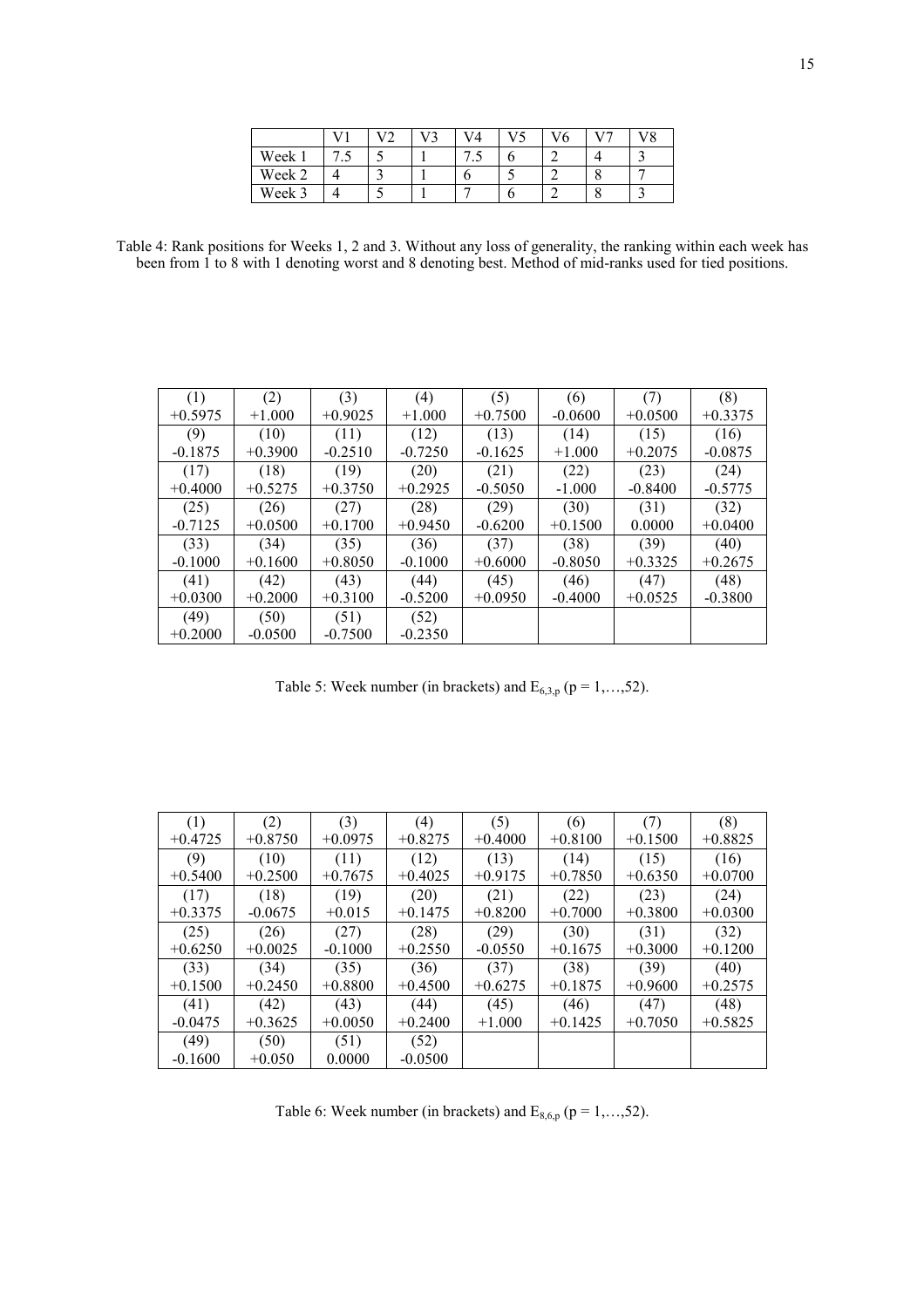

Figure 1: Comparison of the best solution found in 20 runs for all data instances for algorithms V2, V4 and V6.



Figure 2: Comparison of the median solution found for all data instances for algorithms V2, V4 and V6.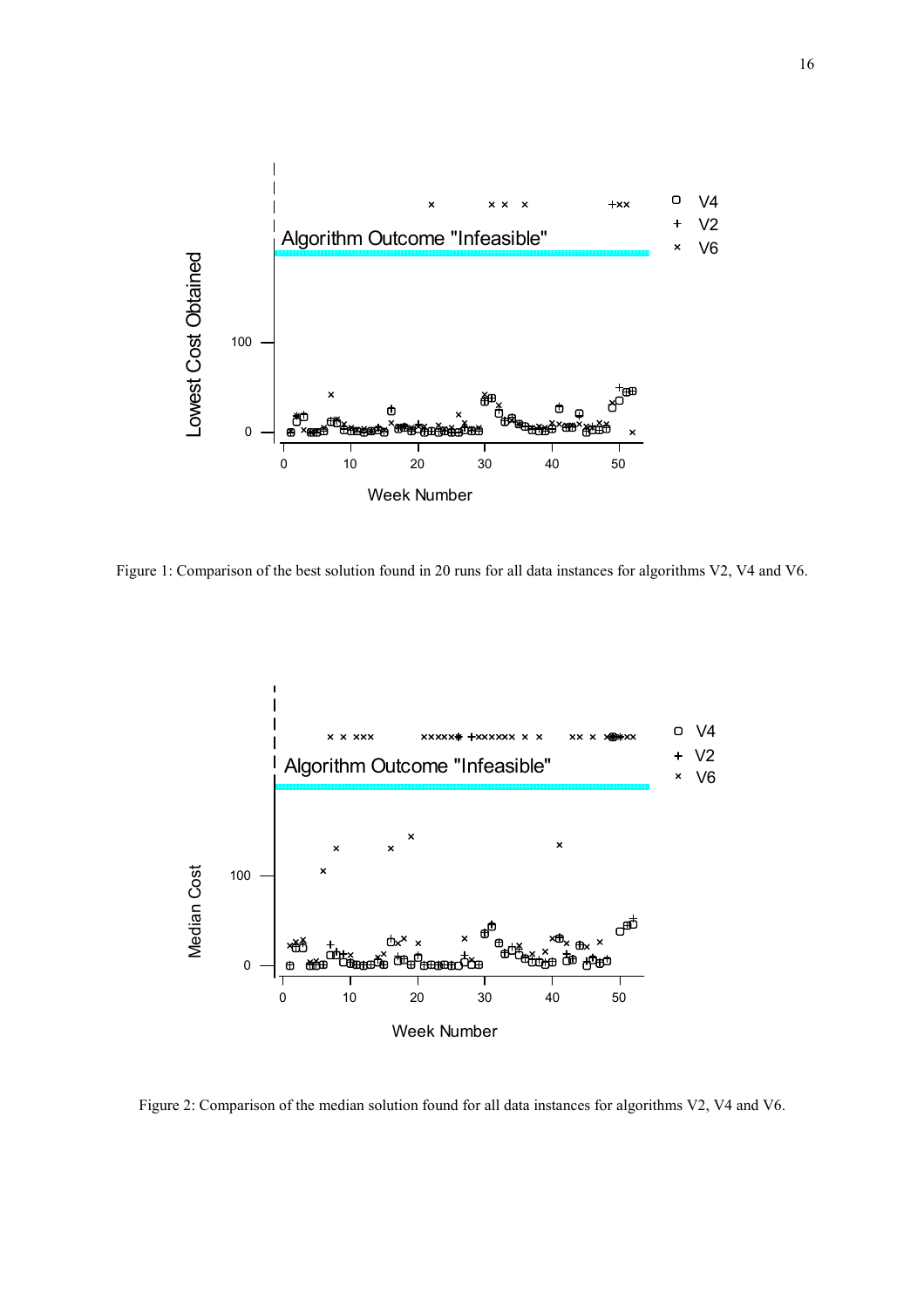

Figure 3: Comparison of the upper quartile of solutions for all data instances for algorithms V2, V4 and V6.



Figure 4: Comparison of the worst solution found in 20 runs for all data instances for algorithms V2, V4 and V6.